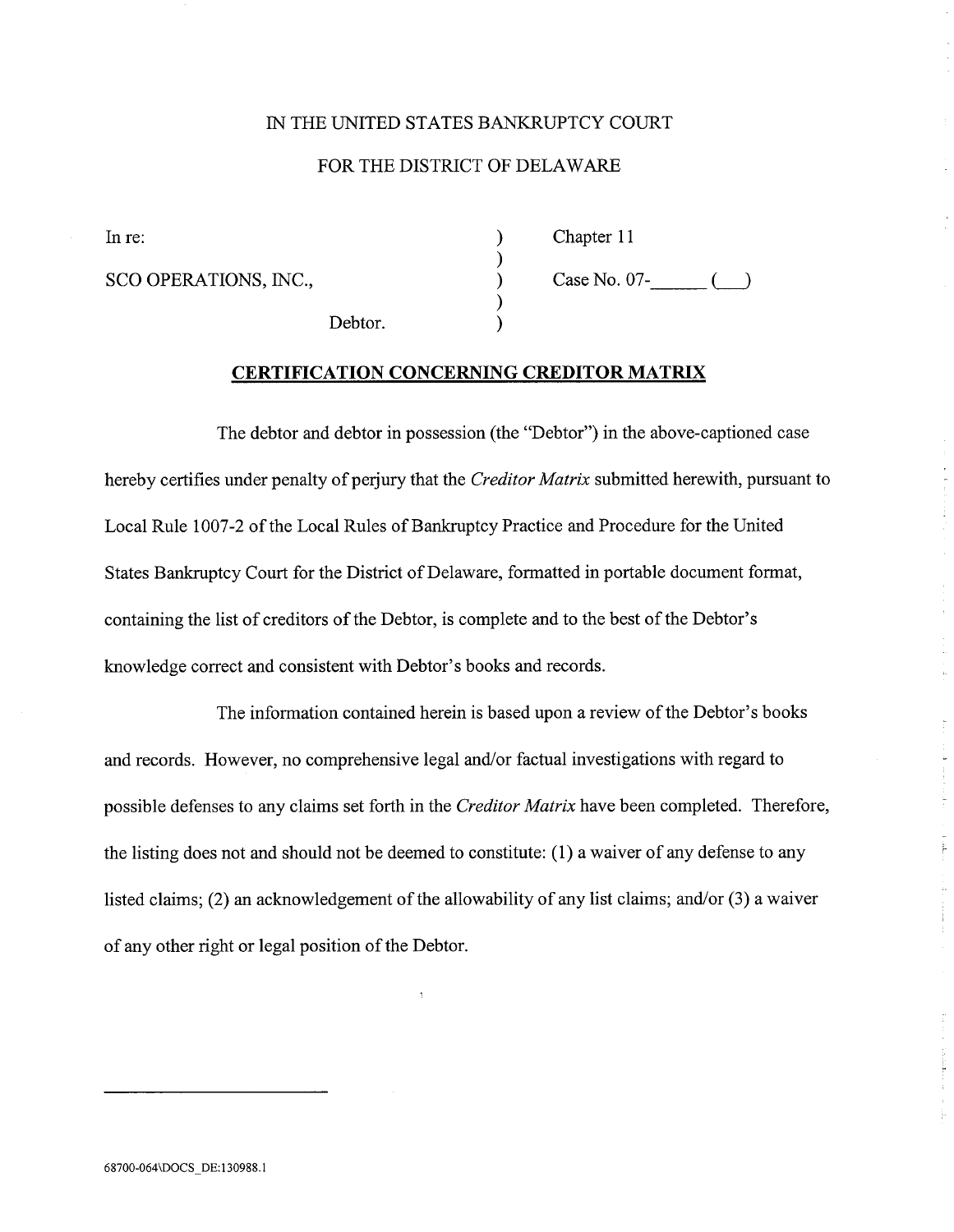I declare under penalty of perjury that the foregoing is true and corrct. Executed this  $\mathbf{14}$  day of September, 2007.

<u>Al C. M. Suide</u><br>Darl C. McBride, Chief Executive Officer

 $\mathcal{L}_{\mathcal{A}}$  and  $\mathcal{L}_{\mathcal{A}}$  are the following and  $\mathcal{L}_{\mathcal{A}}$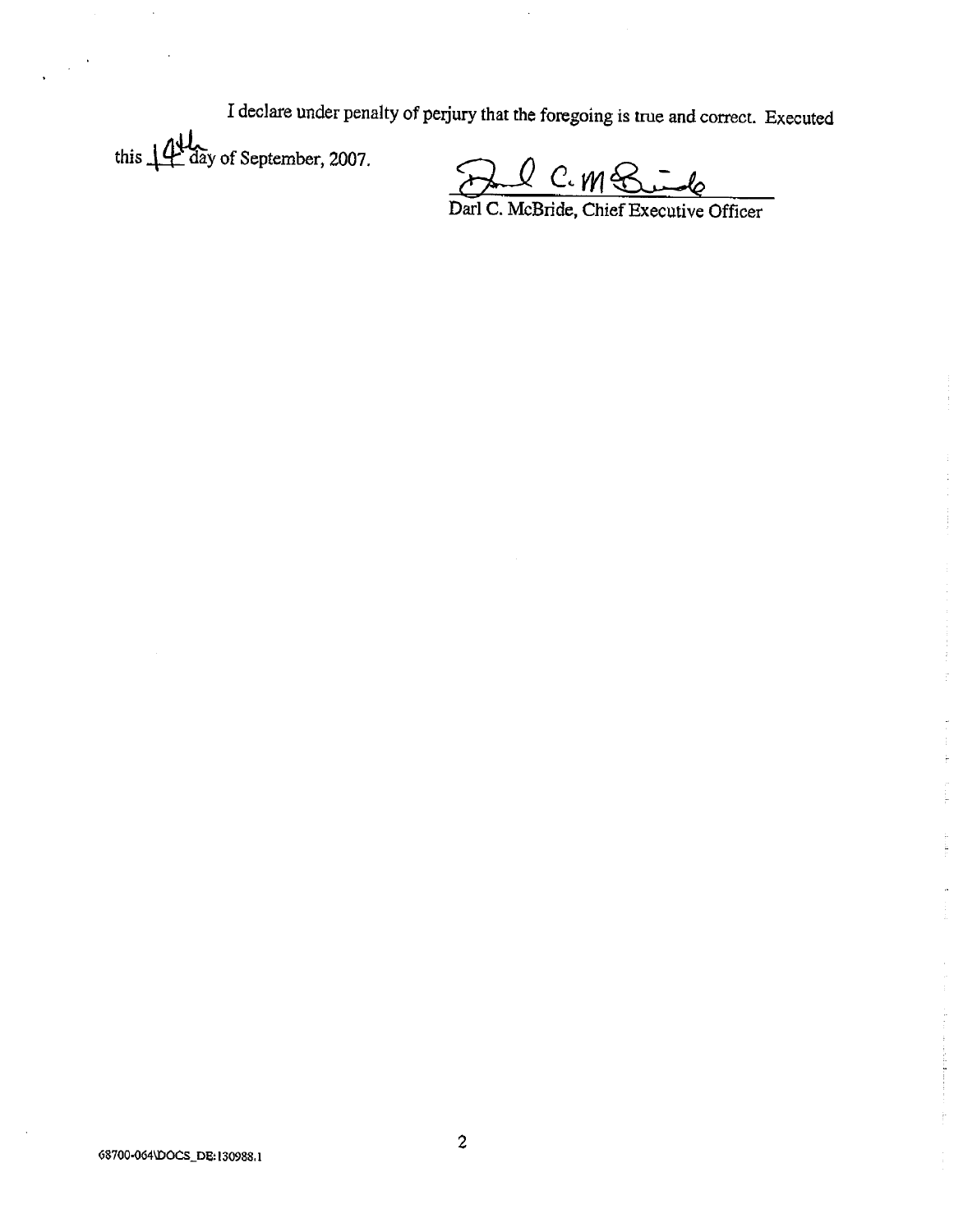#### SCO OPERATIONS, INC. 355 SOUTH 520 WEST LINDON, UT 84042

LAURA DAVIS JONES, ESQ. PACHULSKI STANG ZIEHL & JONES 919 NORTH MARKET ST., 17TH FL. P.O. BOX 8705 WILMINGTON, DE 19899

1105 MEDIA INC 9121 OAKDALE AVENUE SUITE 101 CHATSWORTH, CA 91331

1POINTO 3789 NORTH 300 WEST PROVO, UT 84604

4FRONT TECHNOLOGIES 4035 LAFAYETTE PLACE #F CULVER CITY, CA

A/C REFRIGERATION DOCTOR, INC. 30025 S.W. 143 COURT HOMESTEAD, FL 33033

ABHIJIT REDKAR 202 DNY ANESHWAR MUMBAI 400 080

AC SONDHI & ASSOCIATES 403 ELMWOOD AVE MAPLEWOOD, NJ 07040

ACCOUNTEMPS FILE 73484 PO BOX 60000 SAN FRANCISCO, CA 94160-3484

ACHF GOLF TOURNEY 2520 N UNIVERSITY AVE SUITE 75 PROVO, UT 84604

ACHIN GUPTA 299 1ST FL. LIG FLATS **HASTAL** NEW DELHI 00011-0059

ADALID BRUNO 3454 MIRROR LAKE CIR SARATOGA SPRINGS, UT 84043

ADCOM WORLDWIDE P.O. BOX 390048 MINNEAPOLIS, MN 55439

ADITI TECHNOLOGIES PVT LTD 224/16 RAMANAMAHARISHI ROAD **SADASHIVNAGAR** BANGALORE 560 080

ADP, INC PO BOX 78415 PHOENIX, AZ 85062-8415

AF SERVICES 3555 W 190TH ST TORRANCE, CA 90504

AHSAN RASHID 3200 NEW BRUNSWICK A PISCATAWAY, NJ 08854

AIMS, INC. 235 DESIARD ST MONROE, LA 71201

ALAN RAYMOND 12321 MARIAH CIRCLE DRAPER, UT 84020

ALBERT FU 57 ALTA VISTA DR. SANTA CRUZ, CA 95060 ALEDA GARDNER 10667 N 5370 W HIGHLAND, UT 84003

ALEX SACK 944B VILLAGE DR. E. NORTH BRUNSWICK, NJ 08902

ALLAN CANTOS 25 VILLAGE VIEW ROAD WESTFORD, MA 01186

ALLIANCE SYSTEMS, INC 3501 EAST PLANO PARKWAY PLANO, TX 75074

ALLIED WASTE 675 S GLADIOLA SALT LAKE CITY, UT 84104

ALLISTAIRE BAMBACH, ESQ. SECURITIES AND EXCHANGE CO BRANCH OF REORGANIZATION 3 WORLD FINANCIAL CENTER, 4FL NEW YORK, NY 10281-1022

ALOK MOHAN 4706 EAGLES NEST CIRCLE DAYTON, OH 45429

ALPHAGRAPHICS 2001 NORTH STATE STREET PROVO, UT 84604

ALTERNATIVE LEGAL COpy SERVICES INC 1007 N FEDERAL HWY #123 FT LAUDERDALE, FL 33304

AMERICA RESIDENTIAL SERVICE 10515 OKANELLA SUITE 150 HOUSTON, TX 77041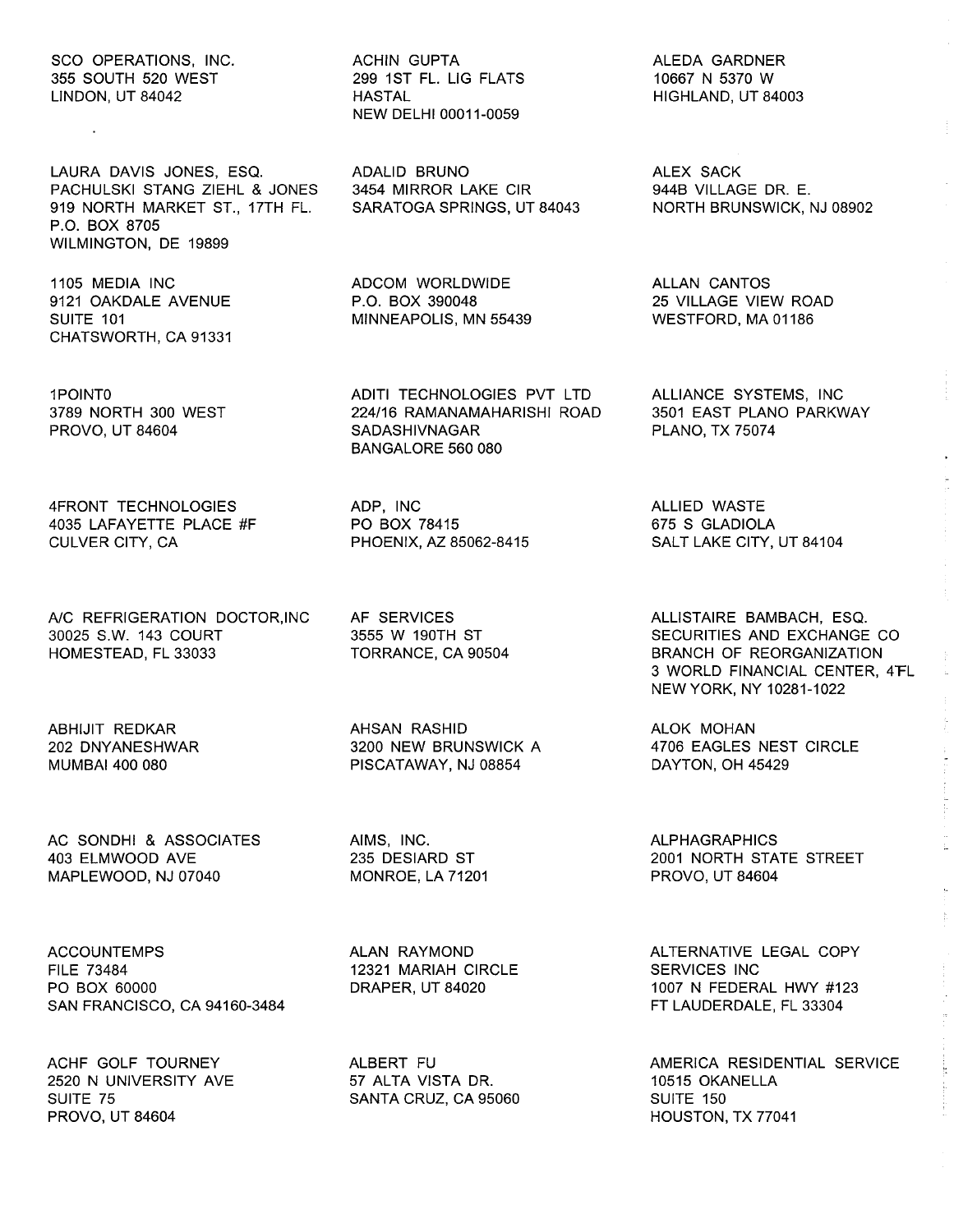AMERICAN EXPRESS ANTONIA KYRIACOS ASK TECHNOLOGIES CPC REMITTANCE PROCESSING 5 BOTANY CLOSE 7 BALA AVENUE, SUITE 201<br>2975 W CORPORATE LAKES BLVD NEW BARNET EN4 94X BALA CYNWYD, PA 19004-3205 2975 W CORPORATE LAKES BLVD WESTON, FL 33331-3626

AMERICAN EXPRESS CO APPLE SPICE AT&T TRAVEL RELATED SERVICES CO 422 WEST 800 N<br>PO BOX 360001 0REM, UT 54057 PO BOX 360001 OREM, UT 54057 SACRAMENTO, CA 95887-0001 FT LAUDERDALE, FL 33336-0001

HOUSTON, TX 77210-4373

AMERICAN MECHANICAL SERVICES APRIL GLENN SPENCER AT&T TELECONFERENCE SERVIC<br>
8039 LAUREL LAKES COURT 603 TERESA LANE DEPT 0830 8039 LAUREL LAKES COURT 603 TERESA LANE DEPT 0830 LAUREL, MD 20707 GRAND PRAIRIE, TX 75052

ALBANY, NY 12207

BELLE MEADE, NJ 08502

NEW YORK, NY 10018

FORESTVILLE, CT 06010

ANDY BRADFORD ARROWHEAD B & D CAPITAL LLC PLEASANT GROVE, UT 84062

ANNA POWEL 4280 GALT OCEAN DR #23G FT LAUDERDALE, FL 33308

AMERICAN GENERAL LIFE APPLIED GRAPHICS AT&T CORPORATION 203 CALLE DEL OAK STE A

AMICI LLC ARCH WIRELESS ATTEST DALLAS, TX 75266-0770

> 2635 CONCORDE PARKWAY PO BOX 12<br>26202 TAGGER 200 CHANTILY, VA 20151

AMLAW DISCOVERY ARIZONA DEPT. OF REVENUE AVNER KALAY 22 WEST 38TH STREET PO BOX 29010 4281 S ADONIS DR 2ND FLOOR PHOENIX, AZ 85038-9010

> 1808 ASTON AVENUE 1180 SOUTH 800 ASTON AVENUE 1180 SOUTH 800 EAST 1180 SOUT<br>SUITE 220 CARLSBAD, CA 92008

PO BOX 856158 1180 SOUTH 800 EAST<br>LOUISVILLE, KY 40285-6158 CREM, UT 84097

ASHMAN CORPORATION 1819 N. 620 E. OREM, UT 84097

P.O. BOX 4373 DEL REY OAK, CA 93940 1708 ALBERT HALL COURT

DETROIT, MI 48255-0830

80 STATE STREET PO BOX 660770 PO BOX 2851

AMIT MODY ARIN AUSTIN LANE TECHNOLOGIES

ANDREW NAGLE ARKEIA CORPORATION B & D CAPITAL

BAJIO GRILL 881 WEST STATE ST. PLEASANT GROVE, UT 84062

~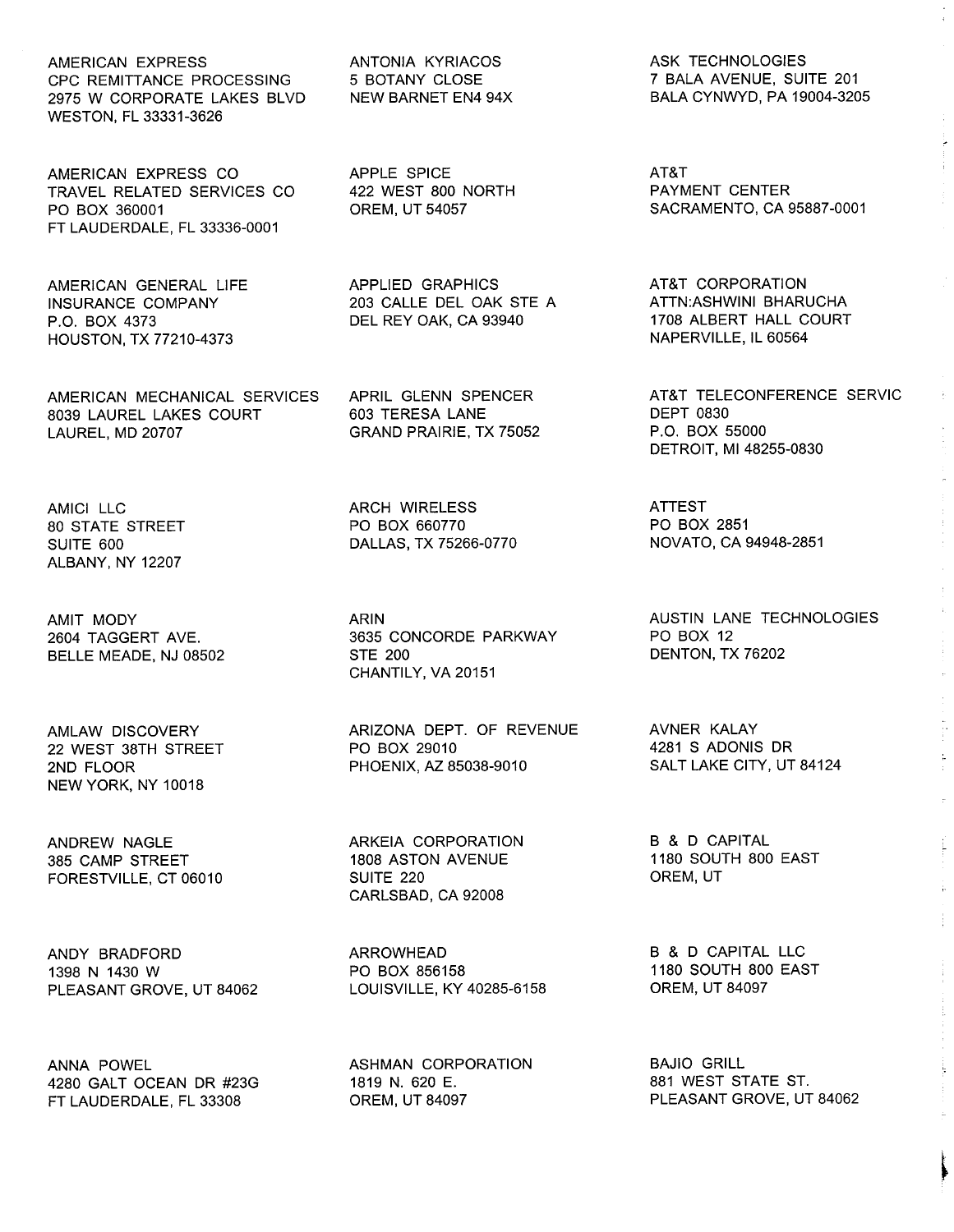| BAKER AND MCKENZIE<br>660 HANSEN WAY<br>PALO ALTO, CA 94304                              | <b>BOB FLETCHER</b><br>ORUS TEAM                                                                                                                               | BYNARI, INC.<br>2639 ELECTRONIC LANE<br>SUITE 110<br>DALLAS, TX 75220                   |
|------------------------------------------------------------------------------------------|----------------------------------------------------------------------------------------------------------------------------------------------------------------|-----------------------------------------------------------------------------------------|
| BALLARDSPAHRANDREWS&INGERSOL<br>300 SOUTH FOURTH ST STE 1201<br>LAS VEGAS, NV 89101-6018 | BOETTICHER, HASSE, LOHMANN<br>WIDENMAYERSTRASSE 4<br>MUNCHEN 80538                                                                                             | <b>C&amp;H EQUIPMENT</b><br>164 SOUTH 100 EAST<br>PO BOX 335<br><b>GOSHEN, UT 84633</b> |
| BASIS INTERNATIONAL LTD<br>5901 JEFFERSON STREET NE<br>ALBUQUERQUE, NM 87109-3432        | BOISE SCHILLER & FLEXNER LLP C.S. SATCHIDANANDAN<br>ATTN: STUART SINGER, ESQ.<br>401 EAST LAS OLAS BLVD., STE. 1200 CHENNAI 60010<br>FORT LAUDERDALE, FL 33301 | FLAT #D-2                                                                               |
| BEEHIVE CREDIT RESOLUTIONS                                                               | BONNIE STILES WALKER                                                                                                                                           | CABO GRILL                                                                              |
| P.O. BOX 1112                                                                            | 411 CAPITOLA AVENUE                                                                                                                                            | 456 E STATE STREET                                                                      |
| BOUNTIFUL, UT 84011                                                                      | CAPITOLA, CA 95010                                                                                                                                             | AMERICAN FORK, UT 84003                                                                 |
| BERT YOUNG                                                                               | BOWNE OF LOS ANGELES, INC                                                                                                                                      | CALIF DEPT OF CORPORATIONS                                                              |
| 1714 RIDGE POINT DR.                                                                     | PO BOX 79358                                                                                                                                                   | 320 WEST 4TH STREET                                                                     |
| BOUNTIFUL, UT 84010                                                                      | CITY OF INDUSTRY, CA 91716-9358                                                                                                                                | LA, CA 90013-1105                                                                       |
| BILCO SAFE AND LOCK                                                                      | BRASS KEY LOCKSMITH                                                                                                                                            | CALIFORNIA PIZZA KITCHEN                                                                |
| 950 SOUTH STATE STREET                                                                   | 220-A MT. HERMON RD.                                                                                                                                           | 156 SOUTH 400 WEST                                                                      |
| OREM, UT 84097                                                                           | SCOTTS VALLEY, CA 95066                                                                                                                                        | SALT LAKE CITY, UT 84101                                                                |
| <b>BILL BRODERICK</b><br>15 WYNCREST LANE<br>TINTON FALLS, NJ 07753                      | BROADBENT & WALKER INC<br>833 NEVEDA HIGHWAY STE 4<br>BOULDER CITY, NV 89005                                                                                   | CALIFORNIA SOFTWARE LAB.<br>2 CLOCK TOWER PLACE<br>SUITE 430<br>MAYNARD, MA 01754       |
| <b>BILL WELCH</b>                                                                        | <b>BROADRIDGE</b>                                                                                                                                              | CAMBRIDGE TRANSPORTATION                                                                |
| 116 BELVEDERE TERR                                                                       | P.O. BOX 23487                                                                                                                                                 | 36392 TREASURY CENTER                                                                   |
| SANTA CRUZ, CA 95062                                                                     | NEWARK, NJ 07189                                                                                                                                               | CHICAGO, IL 60694-6300                                                                  |
| BILLY RAINBOW                                                                            | <b>BRUCE GRANT</b>                                                                                                                                             | CAMELOT LEGAL COPY                                                                      |
| 1653 EL DORADO AVE                                                                       | 29 S 760 E                                                                                                                                                     | 100 FULLER ROAD                                                                         |
| SANTA CRUZ, CA 95062                                                                     | PLEASANT GROVE, UT 84064                                                                                                                                       | ALBANY, NY 12205                                                                        |
| <b>BLAKE STOWELL</b>                                                                     | BUREAU OF NATIONAL AFFAIRS                                                                                                                                     | CANON BUSINESS SOLUTIONS                                                                |
| 59 WEST 680 SOUTH                                                                        | 1231 25TH STREET NW                                                                                                                                            | <b>MOUNTAIN WEST</b>                                                                    |
| <b>OREM, UT 84058</b>                                                                    | WASHINGTON, DC 20037                                                                                                                                           | DEPARTMENT 1293                                                                         |

DENVER, CO 80291

ü

 $\mathbf{r}$  and  $\mathbf{r}$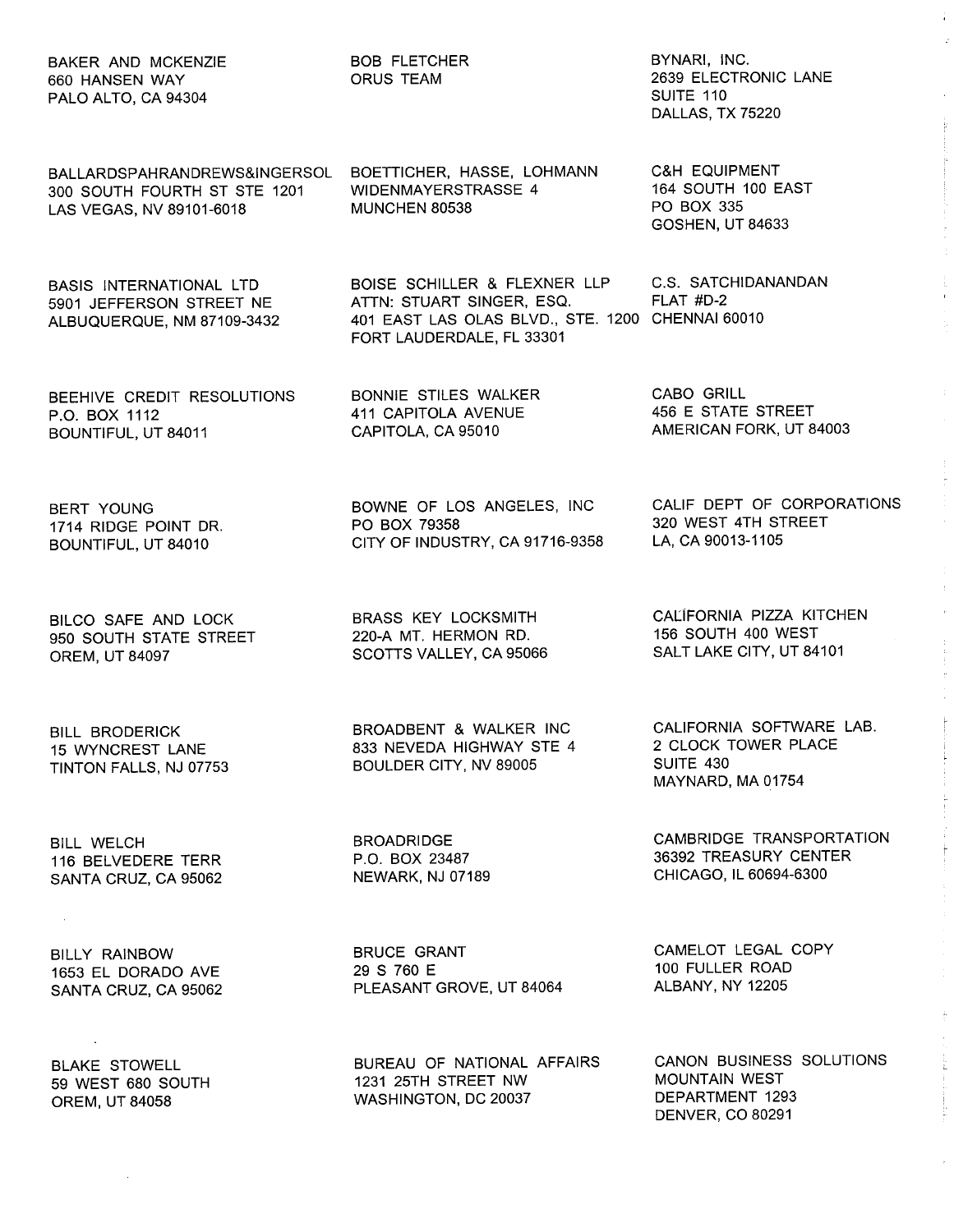CANON FINANCIAL SERVICES,INC PO BOX 4004 CAROL STREAM, IL 60197-4004

CAPITAL COMMUNITY BANK 1909 W STATE STREET PLEASANT GROVE, UT 84062

**CARGOSAVE** PO BOX 300668 JFK AIRPORT STATION JAMAICA, NY 11430-0668

CCH INCORPORATED P.O. BOX 4307 CAROL STREAM, IL 60197-4307

CCI NETWORK SERVICES 155 NORTH 400 WEST, STE 100 SALT LAKE CITY, UT 84103

CDM GROUP 225 WYMAN STREET MAIL STOP: NM WALTHAM, MA 02451-1209

CDW DIRECT, LLC 200 NORTH MILWAUKEE AVE VERNON HILLS, IL 60061

CGI NORTH AMERICA PO BOX 822317 PHILADELPHIA, PA 19182-2317

CHANTELL FERRIN 3946 W. ROMNEY WEST JORDAN, UT 84084

CHARLIE WANG 555 NORTH AVE. 20L FORT LEE, NJ 07024 CHILI'S OREM, UT 84058

CHINA LILY LINDON, UT 84042

CHRIS COLEMAN PO BOX 46 NAUVOO, IL 62354

CHRISTINE A BOTOSAN 2091 E LAIRD DR SALT LAKE CITY, UT 84108

CHRISTOPHER SONTAG 32 LONE HOLLOW DR SANDY, UT 84092

CHUN GYU PARK

CINGULAR WIRELESS PO BOX 6463 CAROL STREAM, IL 60197-6463

CINTAS DOCUMENT MANAGEMENT PO BOX 633842 CINCINNATI, OH 45263-3842

CINTAS FIRST AID & SAFETY 1586 SOUTH 5350 WEST SUITE A SALT LAKE CITY, UT 84104

CITICORP VENDOR FINANCE INC PO BOX 7247-0322 PHILADELPHIA, PA 19170-0322

CLARK PLANETARIUM 110 SOUTH 400 WEST SALT LAKE CITY, UT 84101

CLEAREDGE 11398 N 5630 WEST HIGHLAND, UT 84003

CLIFF JANSEN 5070 CAPILANO ROAD NORTH VANCOUVER V7R 4K7

CMP MEDIA INC (VAR BUSINESS + CRN) P.O. BOX 4502 NEW YORK, NY 10261-4502

CMW CONSULTING 2701 PENNY LANE STE 115 AUSTIN, TX 78757

COLIN HENDRIE CONSULTANCY **SERVICES** 29 JASMINE CLOSE YEOVIL SOMERSET BA22 8QT

COLORADO DEPT OF REVENUE 1375 SHERMAN ST. DENVER, CO 80261

COLTRIN & ASSOCIATES, INC. 1212 AVENUE OF THE AMERICAS TENTH FLOOR NEW YORK, NY 10036

COMMISSIONER OF REVENUE S STATE OF CONNECTICUT PO BOX 2974 HARTFORD, CT 06104-2974

COMMISSIONER OF TAXATION AND FINANCE ALBANY, NY 12227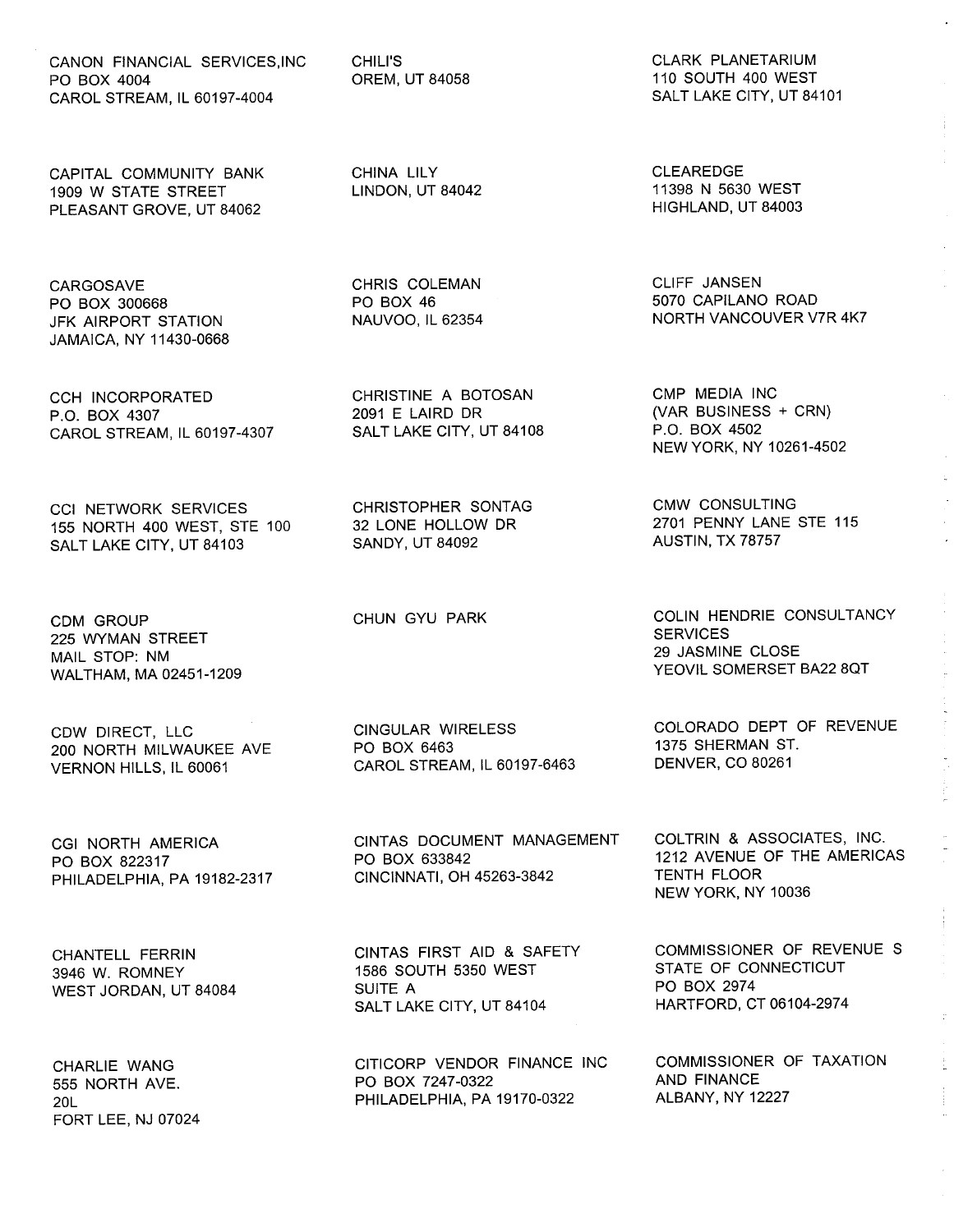COMPREHENSIVE DATA SERVICES 803 EAST MAIN STREET B-2 ALLEN, TX 75002

CONTINENTAL COMPUTER 835 NORTH MOUNTAIN NEWINGTON, CT 06111

10145 NW ASH STREET PORTLAND, OR 97229

1621 NORTH STATE STREET

140 CLUB OAKS COURT WINSTON, NC 27104

COUNTY TAX COLLECTOR

COUGARS ISP SPORTS NETWORK

**CORNERSTAR** 

CORY KENNEDY 11845 S CASPER RD SANDY, UT 84092

COSTA VIDA

PO BOX 1817

OREM, UT 84057

COMPTROLLER OF MARYLAND PO BOX 17405 BALTIMORE, MD 21297-1405

COMPTROLLER OF PUBLIC **ACCOUNTS** AUSTIN, TX 78774-0100

COMPUTER & BUSINESS CENTRE 56 JANPATH NEW DEHLI KOLKATA INDIA

COMPUTER ASSOCIATES INTL ONE COMPUTER ASSOC PLAZA ISLANDIA, NY 11749

COMPUTER BUSINESS CONSULTANT 635 WEST HIGHWAY 50, STE D CLERMONT, FL 34711

COMPUTER RESOURCES 304 CAHABA VALLEY CIR PELHAM, AL 35124

CRAIG BUSHMAN 4330 WEST OXFORD ST CEDAR HILLS, UT 84062

SANTA CRUZ, CA 95061

COMPUTERSHARE TRUST COMPANY 39322 TREASURY CENTER CHICAGO, IL 60694-9300

CREATIVE MEDIA GROUP 231 S. MOUNTAIN WAY DRIVE OREM, UT 84058-5121

CREATIVE TRANSPORT SERVICES 21001 SAN RAMON VALLEY BLVD

CONSTRUCT DATA ORTSSTRASSE 54 VOSENDORF A-2331

CONSULATE GENERAL OF INDIA EMBASSY OF INDIA 540 ARGUELLO BLVD. SAN FRANCISCO, CA 94118

CRS FACILITY SERVICES 475 MARKET STREET ELMWOOD PARK, NJ 07407

SAN RAMON, CA 94583

CT CORPORATION SYSTEM PO BOX 4349 CAROL STREAM, IL 60197-4349

CTI TRAVEL 1091 SOUTH OREM BOULEVARD OREM, UT 84057

CTIA WIRELESS 2006 P.O. BOX 75269 BALTIMORE, MD 21275-5269

CURRAN & PARRY ATTORNEYS AT LAW 300 SOUTH FOURTH ST LAS VEGAS, NV 89101

CUSHMAN & WAKEFIELD 333 S. 520 W. STE. 300 LINDON, UT 84042

CUSIP SERVICE BUREAU P.O. BOX 11326 CHURCH STREET STATION NEW YORK, NY 10277-0224

CVS, INC. ONE CVS DRIVE WOONSOCKET, RI 02895

**CYBERSOURCE** /INTERNET COMMERCE SVCS CO 1295 CHARLESTON ROAD MT. VIEW, CA 94043

 $\frac{1}{4}$ 

in<br>F

**CYMPHONIX** 8871 S SANDY PARKWAY SANDY, UT 84070

D&B PO BOX 75434 CHICAGO, IL 60675-5434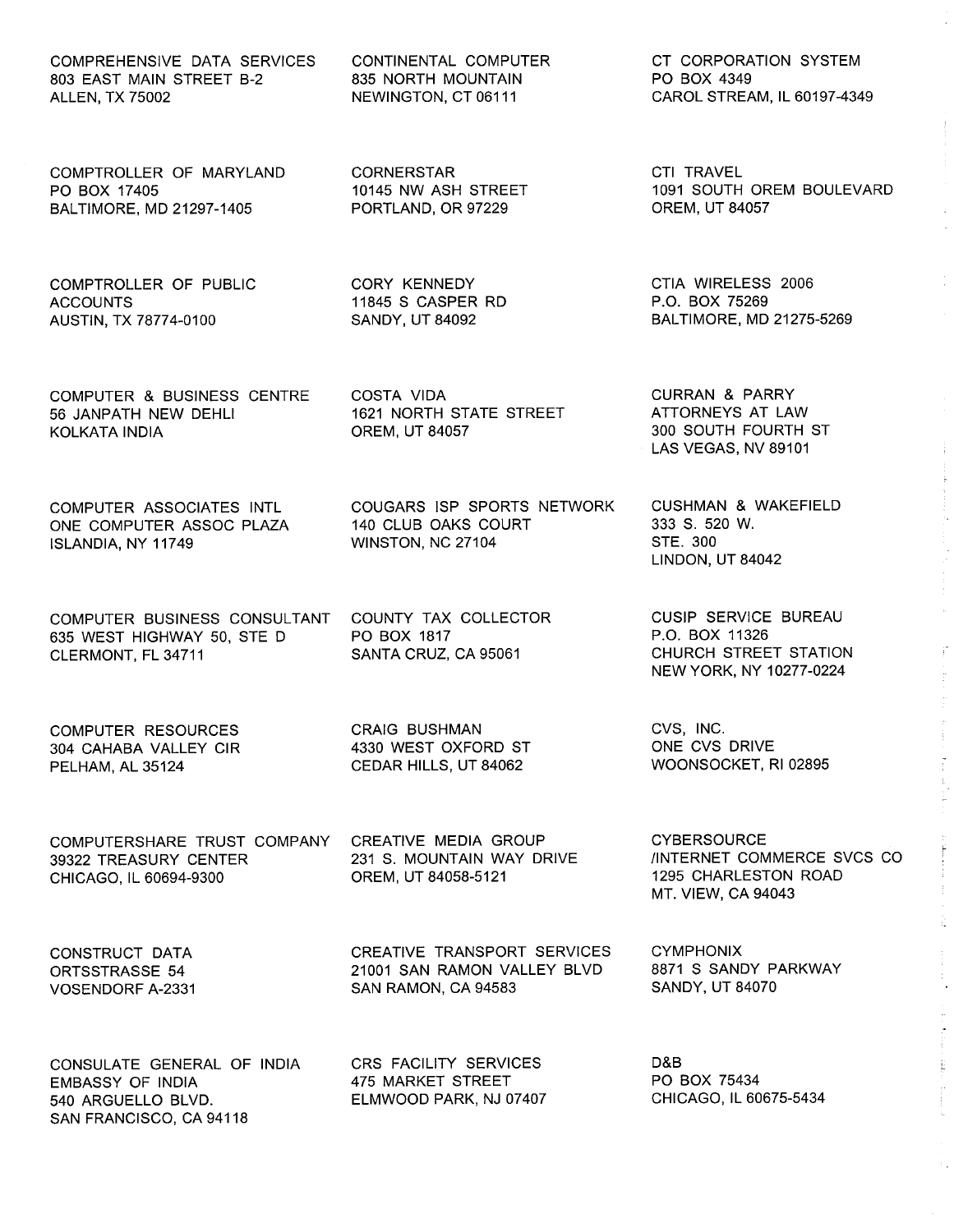DAN CAMPBELL 5255 N EDGEWOOD DR. SUITE 200 PROVO, UT 84604

DANIEL AMATO EMILIO LAMARCA 771 BUENOS AIRES 01407

DARCY MOTT 764 S HIGH RIDGE DR ALPINE, UT 84004

DARL MCBRIDE 1799 VINTAGE OAK LN SALT LAKE CITY, UT 84121

DATATRAC CORPORATION 200 HANOVER PARK, SUITE 200 ATLANTA, GA 30350

DATAVISION SOFTWARE UCHIL HEIGHTS 5 JAGDISH NAGAR PUNE 411007

DAVE PROSSER 240 GATES AVENUE GILLETTE, NJ 07933

DAVID STETZEL 1N180 TAMARACK DRIVE WINFIELD, IL 60190

DAVIS WRIGHT TREMAINE LLP 1501 FOURTH AVENUE 2600 CENTURY SQUARE SEATTLE, WA 98101-1688

DE LAGE LANDEN FINANCIAL P.O. BOX 41601 PHILADELPHIA, PA 19101-1601

DEAN FLAMBERG 9 SUMNER AVENUE SOMERSET, NJ 08873

DEAN ZIMMERMAN

DEBORAH GILLMAN 1225 N 560 W AMERICAN FORK, UT 84003

DELAWARE SECRETARY OF STATE STATE OF DELAWARE - DIVISION OF CORPORATIONS BALTIMORE, DE 21274-4072

DELL ACCOUNT PO BOX 9020 DES MOINES, IA 50368-9020

DELOITTE & TOUCHE FILE #30112 PO BOX 60000 SAN FRANCISCO, CA 94160

DEPARTMENT OF COMMERCE PO BOX 25125 SALT LAKE CITY, UT 84125-0125

DEPARTMENT OF LABOR & INDUSTRIES PO BOX 44835 OLYMPIA, WA 98504-4832

DEPARTMENT OF REVENUE PO BOX 740317 ATLANTA, GA 30374-0317

DEPT OF INDUSTRIAL RELATIONS ACCOUTNING - TIC FUND 096.01 PO BOX 420603 SAN FRANCISCO, CA 94142-0603

DEPT OF REVENUE SERVICES STATE OF CONNECTICUT PO BOX 5030 HARTFORD, CT 06102-5030

DEUTERMANN CONSULTING GRO 811 WILSHIRE BLVD STE 920 LOS ANGELES, CA 90017

DHIRAJ GULATI AlD-73 SHALIMAR BAGH DELHI 00011-0088

DHL EXPRESS PO BOX 844894 DALLAS, TX 75284-4894

DHL EXPRESS (USA) INC. PO BOX 840006 DALLAS, TX 75284-0006

DIGITAL BUSINESS SYSTEMS 4960 E BEVERLY RD PHEONIX, AZ 85044

DIRECT MARKETING ASSOCIATIO 1120 AVE. OF THE AMERICAS NEW YORK, NY 10036-6700

DIRECTIONS ON MICROSOFT 135 LAKE STREET STE 155 KIRKLAND, WA 98033

DIRECTV PO BOX 60036 LOS ANGELES, CA 90060-0036

DISTRICT COURT BAR FUND U.S. DISTRICT COURT 150 FRANK E MOSS COURTHOUS SALT LAKE CITY, UT 84101-2180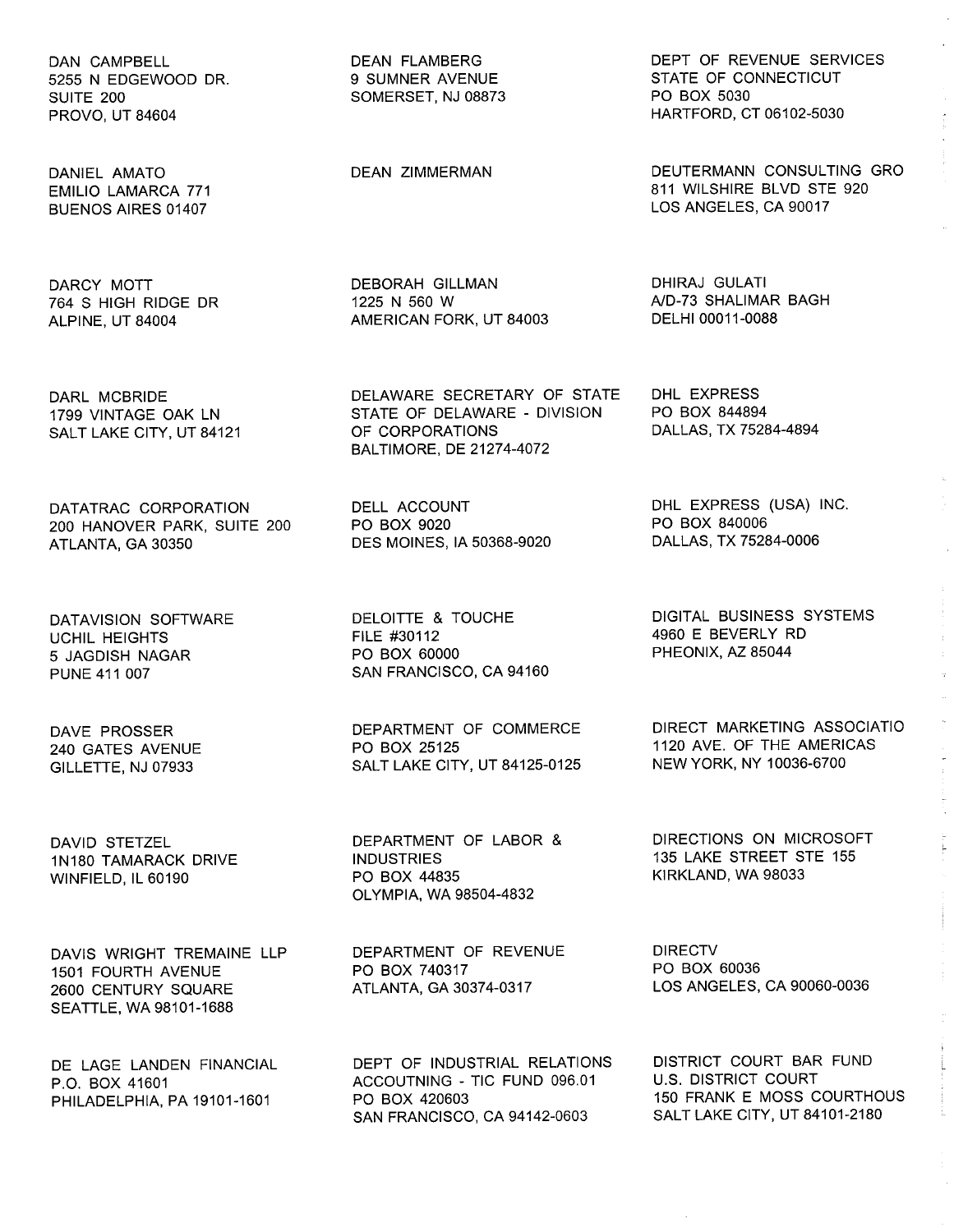DIVERSIFIED INS TECHNOLOGY 136 E SOUTH TEMPLE #2300 SALT LAKE CITY, UT 84111

DIVISION OF CORPORATIONS REGISTRATION SECTION P.O. BOX 6327 TALLAHASSEE, FL 32314

DORSEY & WHITNEY LLP WELL FARGO PLAZA 170 SOUTH MAIN STREET SLC, UT 84101

DORSEY & WHITNEY LLP WELL FARGO PLAZA 170 SOUTH MAIN STREET SALT LAKE CITY, UT 84101

DOUG LICHTMAN UNIVERSITY OF CHICAGO LAW 1111 EAST 60TH STREET CHICAGO, IL 60637

DOUG MICHELS 4717 BRANCIFORTE DR SANAT CRUZ, CA 95065

DOW JONES PUBLICATIONS 840 SECOND AVE CHICOPEE, MA 01021

DTR BUSINESS SYSTEMS 1160 CENTRE DRIVE SUITE A WALNUT, CA 91789

DUBUQUE DATA SERVICES 4135 WESTMARK DR DUBUQUE, IA 52002

DUFF THOMPSON 5255 N EDGEWOOD DR. SUITE 200 PROVO, UT 84604

DUN & BRADSTREET 103 JFK PARKWAY SHORT HILLS, NJ 07078

E\*TRADE FINANCIAL BUSINESS SOLUTIONS GROUP 4500 BOHANNON DRIVE MENLO PARK, CA 94025

E\*TRADE FINANCIAL CORP SERVI E\*TRADE FINA<br>PO BOX 3512<br>ARI INGTON ARLINGTON, VA 22203

> EBIA P.O. BOX 33410 SEATTLE, WA 98133-0410

ECON ONE FIFTH FLOOR 601 WEST 5TH STREET LOS ANGELAS, CA 90071

ED IACOBUCCI 901 S OCEAN BLVD DELRAY BEACH, FL 33483

EDGELINK SOLUTIONS 6465 S 3000 E SUITE 204 SSALT LAKE CITY, UT 84121

EDISON DESIGN GROUP, INC. 4 NORMAN ROAD UPPER MONTCLAIR, NJ 07043

EDWARDS WOODWORKING 1313 NORTH 1500 WEST FARMINGTON, UT 84025

EILEEN GILBERT 2267 E WASATCH BLVD SANDY, UT 84092

EINSTEIN BROTHERS 1470 N. STATE STREET OREM, UT 84057

 $\frac{1}{3}$ 

 $\mathbf{r}$  , and a sequence of  $\mathbf{r}$ 

EMBARQ PO BOX 660068 PHOENIX, AZ 85062-9133

EMCENTRIX INC MARKETING DEPARTMENT 3325 COY DRIVE SHERMAN OAKS, CA 91423

EMPLOYERS COUNCIL 175 WEST 200 SOUTH SUITE 2005 SALT LAKE CITY, UT 84101

EMPLOYERS GROUP ATTN MEMBER SERVICE CENTER PO BOX 15013 LOS ANGELES, CA 90015

ENGINEERING MECHANICS **TECHNOLOGY** 3315 ALMADEN EXPRESWAY SAN JOSE, CA 95118-1557

ENTERPRISEDB CORPORATON 33 WOOD AVENUE 2ND FLOOR ISELIN, NJ 08830

ERIC A POSNER UNIVERSITY OF CHICAGO THE LAW SCHOOL CHICAGO, IL 60637-2786

ERIC LEE 10322 FOUNTAIN SHORES DR HOUSTON, TX 77065

ERIK HUGHES 885 N 1140 W MAPLETON, UT 84664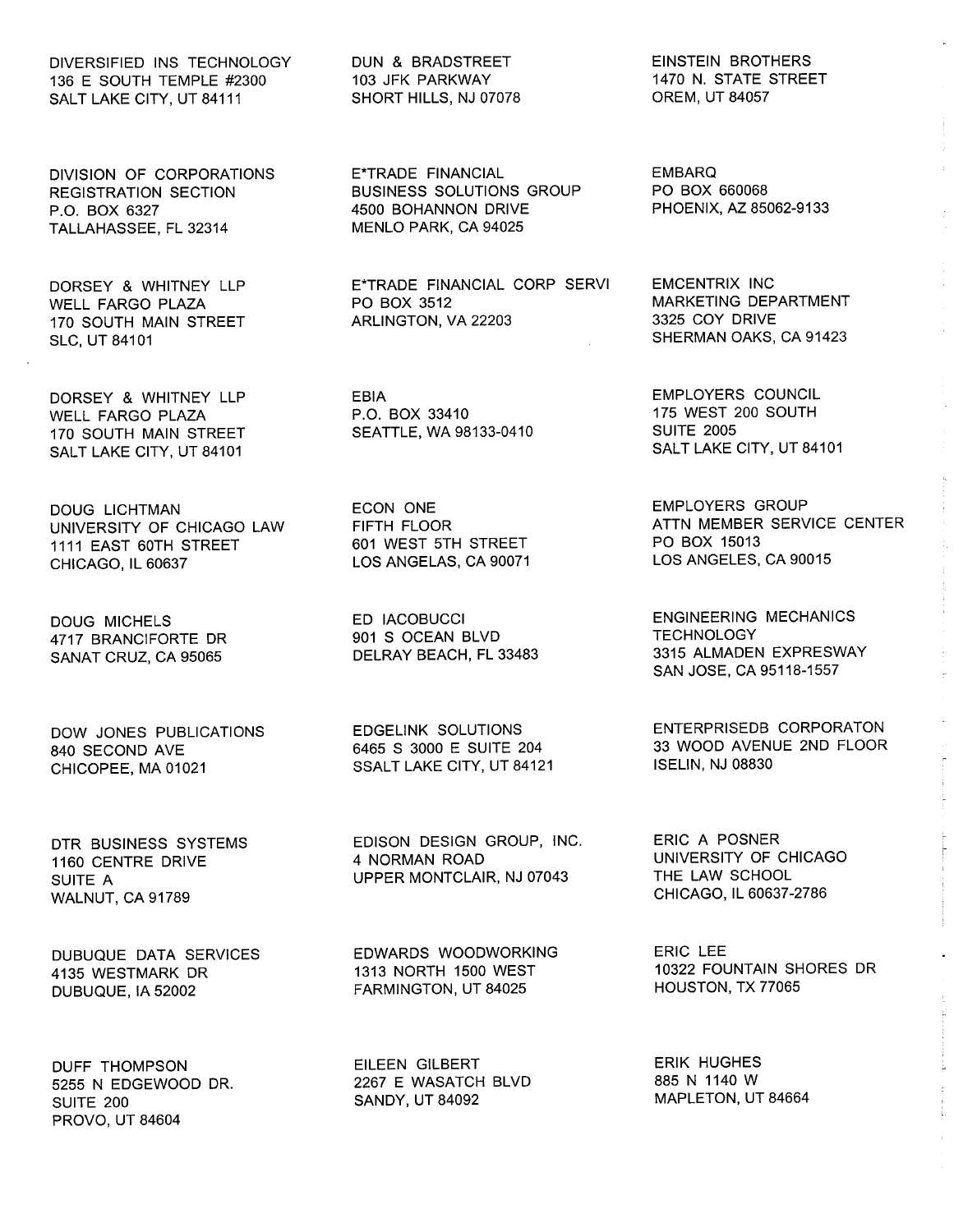ESNET 5152 N EDGEWOOD DRIVE #350 PROVO, UT 84604

ESQUIRE DEPOSITION SERVICES P.O. BOX 827829 PHILADELPHIA, PA 19192-7829

EVAN IVIE 1655 RIPLEY ST BOX 36 NAUVOO, IL 62354

EXCEL RESOURCES 4505 SOUTH WASATCH BLVD SUITE 205 SALT LAKE CITY, UT 84124

EXPRESS ONE PO BOX 900070 SANDY, UT 84090

FASANELLA SANDRA GRACIELA YIO NAVEIRA PABLO FABIAN

FAZOLl'S 1055 SOUTH STATE STREET OREM, UT 84097

FEDEX PO BOX 7221 PASADENA, CA 91109-7321

FELIX EISENBERG

FELIX EISNBERG

ALFE MENASHE 44851

16 RAVID PO BOX 236 FILLMORE SPENCER, LLC 3301 N. UNIVERSITY AVE. PROVO, UT 84604

**FILTERFRESH** 204 COLUMBUS AVE. ROSELLE, NJ 07203

FINANCIAL ACCT STANDARDS BOARD PO BOX 630420 BALTIMORE, MD 21263-0420

FIRST ALARM 1111 ESTATES DRIVE APTOS, CA 95003

FKI LOGISTICS 10045 INTERNATIONAL BLVD CINCINNATI, OH 45246-4839

FLAT TOP 10153 WASATCH BLVD SANDY, UT 84092

FLORIDA DEPT OF REVENUE 5050 W. TENNESSEE ST. TALLAHASSEE, FL 32399-0128

FOREST LODGE UC 11 REIMAN ROAD WARREN, NJ 07059

FOREVER YOUNG FOUNDATION SNOWBIRD SKI AND SUMMER RESORT SNOWBIRD, UT 84092

FORSYTHE & ASSOCIATES 5931 NIEMAN RD SHAWNEE, KS 66203

FORT ROSS 7 PIROGOVA LANE ST PETERSBURG 00019 ķ

FRANCHISE TAX BOARD PO BOX 942857 SACRAMENTO, CA 94257-0551

FTI CONSULTING PO BOX 630391 BALTIMORE, MD 21263-0391

FUJITSU SERVICES CENTRAL PARK, ATLAS BUILDING NORTH HAMPTON ROAD MANCHESTER M40 5BP

FULL COURT FINANCIAL 5295 COMMERCE DR STE 230 MURRAY, UT 84107-4744

FUTURE COMPUTING SOLUTIONS PO BOX 541040 LOS ANGELES, CA 90054-1040

G2 COMPUTER INTELLIGENCE 323 GLEN COVE AVENUE SEA CLIFF, NY 11579

G2 COMPUTER INTELLIGENCE IN 11 DANIS AVENUE GLEN COVE, NY 11545-9864

GA DEPT OF REVENUE PO BOX 105296 ATLANTA, GA 30348-5296

GANDOLFO'S 445 NORTH STATE STREET OREM, UT 84057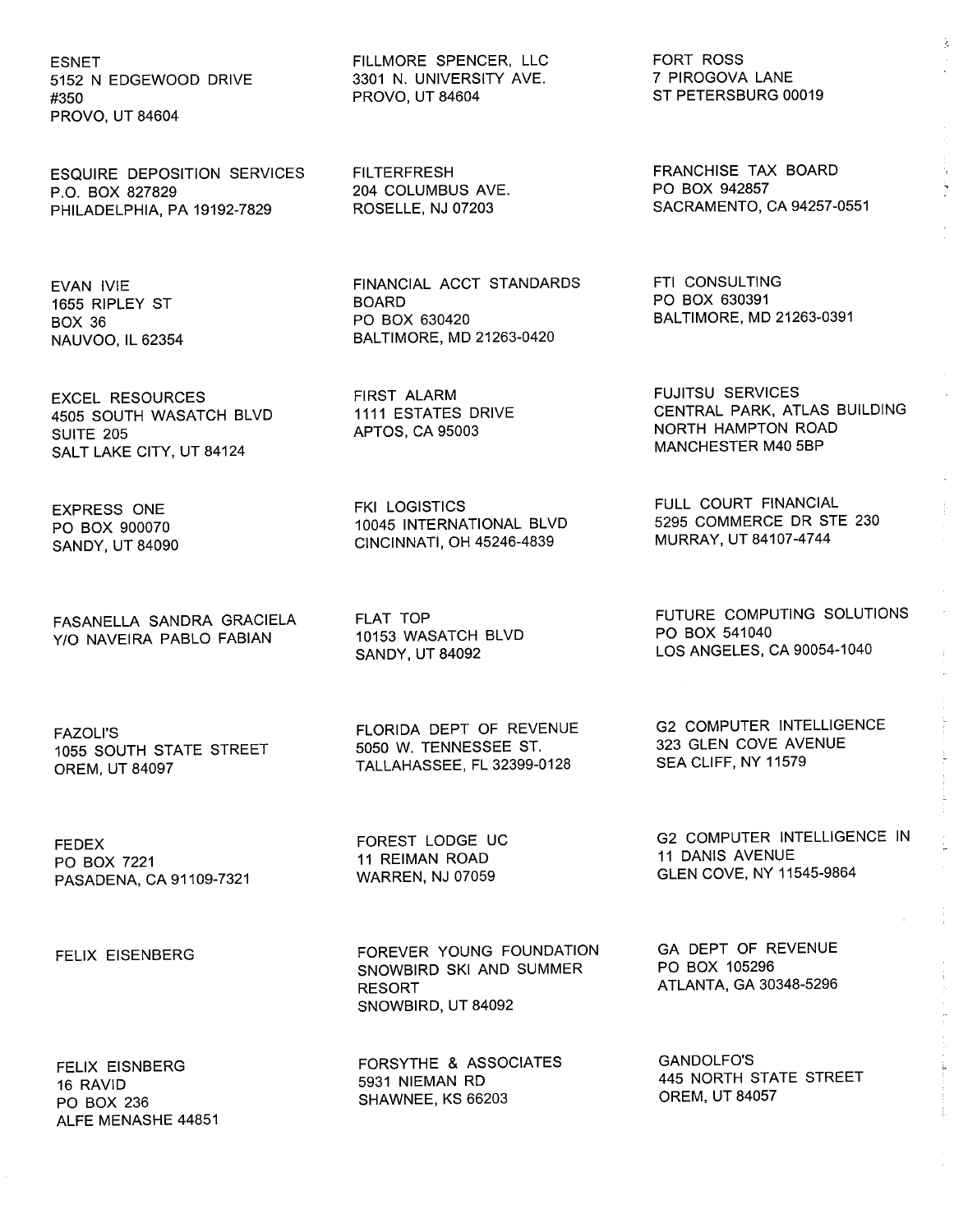GARY COOPER 1237 SUNFLOWER CIRCLE NORTH SALT LAKE, UT 84054

GARY PISANO 32 HANCOCK ST LEXINGTON, MA 02420

GEORG NIKODYM 1029 LORNE PARK ROAD MISSISSAUGA, ON L5H 2Z9 CANADA

GEORGE FREY PHOTOGRAPHY 1618 OAK CLIFF DRIVE PROVO, UT 84604

GEORGE GRINDLINGER 1470 ROUTE 22 MOUNTAINSIDE, NJ 07092

**GES** 2827 S. RODEO GULCH #5 SOQUEL, CA 95073

GES EXPOSITION SERVICES PO BOX 390039 SAN DIEGO, CA 92149

GILBERT WILLIAMSON 2320 KETTERING TOWER DAYTON, OH 45423

GLOBAL CROSSING CONFERENCING DEPT 518 DENVER, CO 80291-0518

GLOBAL INTEGRATION NO 149 KIRULA ROAD COLOMBO SRI LANKA 00005 GLOBALIZATION GROUP 1875 SOUTH STREET SUITE 2400 OREM, UT 84097

GOODWIN PROCTER LLP EXCHANGE PLACE BOSTON, MA 02109-2881

GRANT ROBINSON 227 S. 900 W. PROVO, UT 84601

GRAPHIK 17 SOUTH 1400 WEST LINDON, UT 84042

GRC ELECTRICAL CONTRACTING 411 PASSAIC STREET LODI, NJ 07644

GRE MOUNTAIN HEIGHTS PROPERTY LLC PO BOX 33607 HARTFORD, CT 06150-3607

GRE MOUNTAIN HEIGHTS PROPERTY HEWLETT PACKARD CB RICHARD ELLIS PO BOX 33607 HARTFORD, CT

HAMPTON INN & SUITES 851 W 1250 S OREM, UT 84058

HANS BAYER WEINBERGSWEG 13 BAD HOMBURG 61348

HAPPY SUMO 4801 UNIVERSITY AVE PROVO, UT 84604

HARMONIC INC 549 BALTIC WAY SUNNYVALE, CA 94086

HATCH JAMES & DODGE 10 WEST BROADWAY SUITE 400 SALT LAKE CITY, UT 84101

HEATHER DAWSON 767 UPLAND ROAD REDWOOD CITY, CA 94062-3042

HEMSCOTT, INC. 12987 COLLECTIONS CENTER DR CHICAGO, IL 60693

HENRY GOLDSTEIN 88 RODENHURST ROAD LONDON SW4 8AP

HENRY MILLER 170 WYANDOTTE DR. SAN JOSE, CA 95123

2055 TOMBALL PARKWAY HOUSTON, TX 77070

HEWLETT-PACKARD COMPANY P.O. BOX 402106 ATLANTA, GA 30384

 $\frac{1}{2}$ 

**HILTON** SANTA CRUZ/SCOTTS VALLEY 6001 LA MADRONA DRIVE SANTA CRUZ, CA 95060

HOFF, WAYNE P.O. BOX 1568 SOQUEL, CA 95073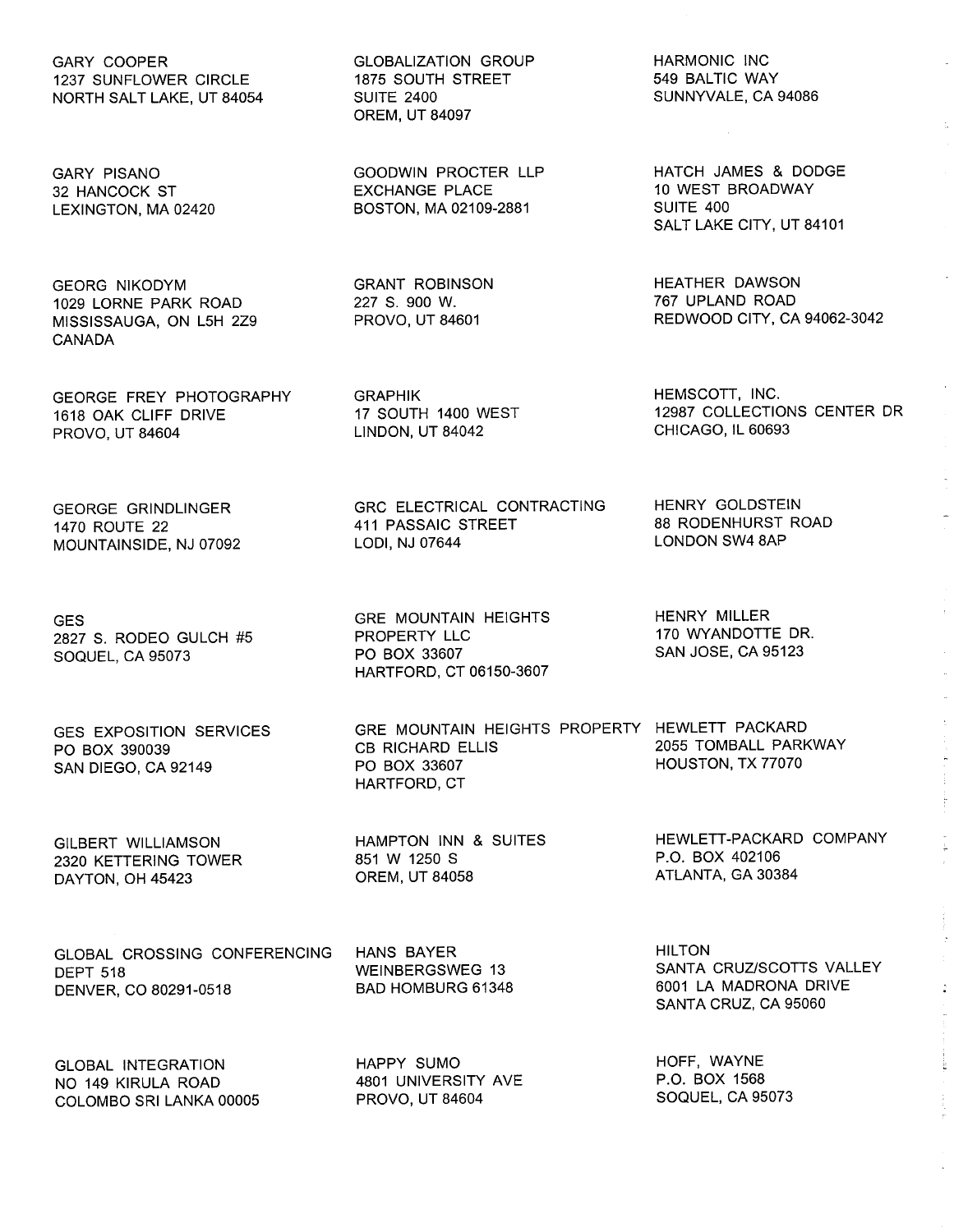HON. COLM F. CONNOLLY, U.S. ATTOR**DE**Y NEMOURS BUILDING 1007 ORANGE STREET, #700 P.O. BOX 2046 WILMINGTON, DE 19899-2046

HONEYBAKED HAM 384 WEST UNIVERSITY PARKWAY OREM, UT 84058

HOT SHOTS STUDIO 90 S MAIN PLEASANT GROVE, UT 84062

HP-NONSTOP ROYALTY ACCOUTNIN 20555 TOMBBALL PARKWAY HOUSTON, TX 77070

HUMAN XTENSIONS, LLC 483 WEST AIRPORT RD STE A5 HEBER CITY, UT 84043

HYPERION CONSULTING INC PO POX 4286 SANTA CRUZ, CA 95063

IBM CORPORATION P.O. BOX 643600 PITTSBURGH, PA 15264-3600

ICE SYSTEMS 175-P COMMERCE DR HAUPPAUGE, NY 11788

ICIB 455 SOUTH 300 EAST STE 101 SALT LAKE CITY, UT 84111

IDAHO STATE TAX COMMISSION PO BOX 56 BOISE, ID 83156-0056

5 SPEEN STREET FARMINGTON, MA 01701

IDC WEST 155 BOVET ROAD SAN MATEO, CA 94402

IKON OFFICE SOLUTIONS 215 S. STATE STREET SUITE 150 SALT LAKE CITY, UT 84111

ILLINOIS DEPT OF REVENUE RETAILER'S OCCUPATION TAX SPRINGFIELD, IL 62796-0001

IMAGISTICS PO BOX 2743 PORTLAND, OR 97208

IMON ESTATE COPRORATION NIHON HONCHO 3-2-11 CHUO KU TOKYO JAPAN

IN THE PAINT 1260 WEST 1650 NORTH SPRINGVILLE, UT 84663

INDUSTRIAL BATTERY SUPPLY 2729 WEST ANDREW AVE SALT LAKE CITY, CA 84104

**INFINISOURCE** P.O. BOX 889 COLDWATER, MI 49036-0889

INFORTAL ASSOCIATES, INC. 2350 WALSH AVENUE SANTA CLARA, CA 95051

INSIGHT 6820 SOUTH HARL AVENUE TEMPE, AZ 85283

INTEGRATED SYSTEMS & SERVICES, L.L.C. 150 CLOVE ROAD LITTLE FALLS, NJ 07424

INTEL CORPORATION MIS SC4-210 2200 MISSION COLLEGE BLVD SANTA CLARA, CA 95052-8119

INTERNAL REVENUE SERVICE P.O. BOX 21126 PHILADELPHIA, PA 19114

INTERNAL REVENUE SERVICE 844 KING STREET WILMINGTON, DE 19801

INTERNAL REVENUE SERVICE INSOLVENCY SECTION 31 HOPKINS PLAZA, ROOM 1150 BALTIMORE, MD 21202

INTERNATIONAL CHAMBER OF **COMMERCE** 38 COURS ALBERT LER PARIS 75008

INTERNATIONAL DATA CORP. PO BOX 3580 BOSTON, MA 02241-3580

INTERNATIONAL PAPER BOX 2003 WEST 2300 SOUT SALT LAKE CITY, UT 84119

INTERWEST REFRIGERATION PO BOX 352 AMERICAN FORK, UT 84003

 $\frac{1}{2}$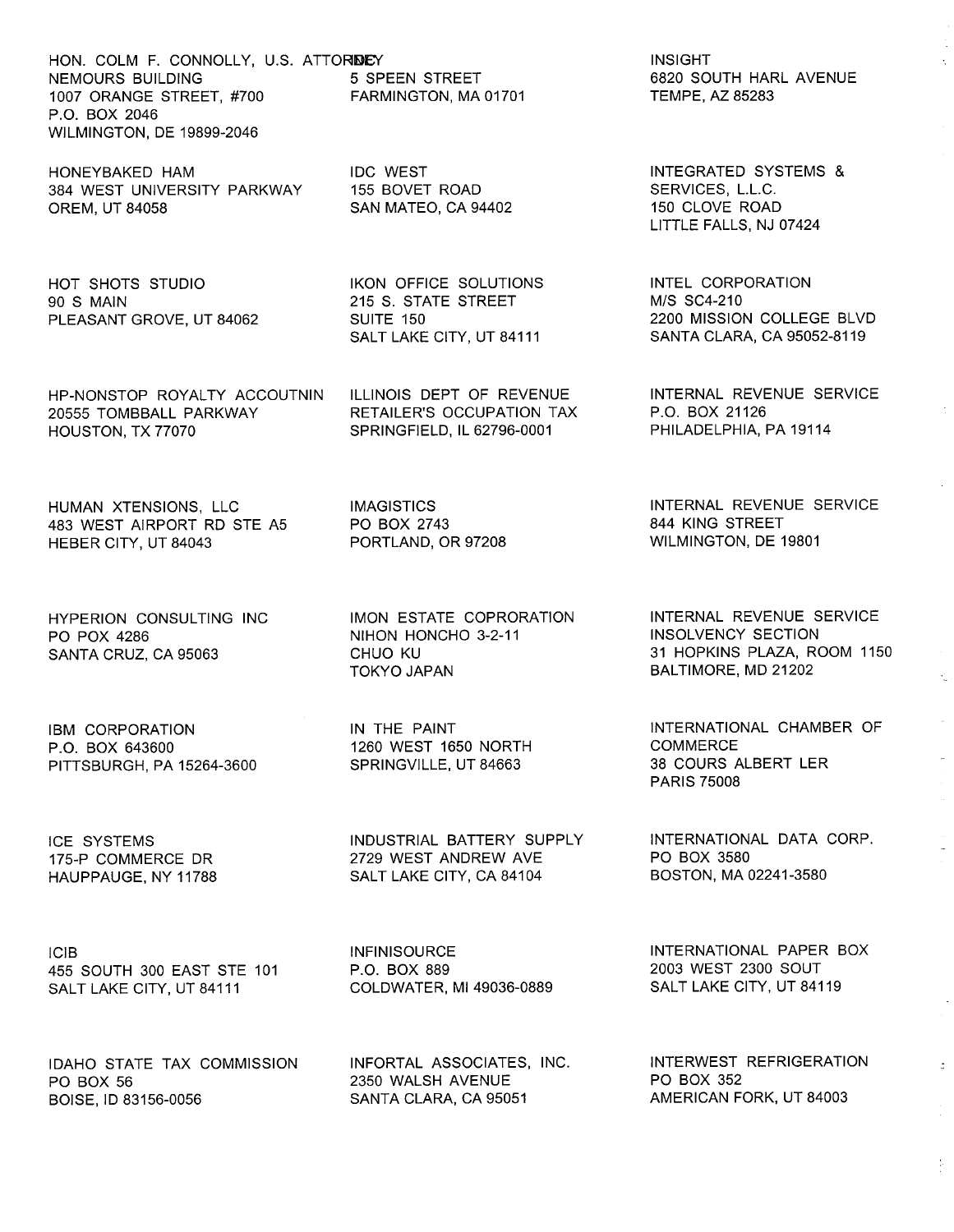IPX, INC. 1053 WILSHIRE WAY SUITE 200 BRENTWOOD, TN 37027

IRAIKEOGH SERVICES CO 2000 S LOGAN STREET DENVER, CO 80210

ISSI BUSINESS SOLUTIONS,LLC DEPT CH 17570 PALATINE, IL 60055-7570

IXORG 3701 COMMERCE DRIVE SUITE 105 BALTIMORE, MD 21227

J KENT MILLINGTON 5006 WEST COUNTRY CLUB DRIVE HIGHLAND, UT 84003

J. HARRISON COLTER 333 SOUTH 520 WEST SUITE 310 716 S RIVERSIDE DR LINDON, UT 84042

JACK AUDE PO BOX 889 PROVO, UT 84606

JACKSON HOLE ADVISORS 700 PRIVATE TREATY LANE PO BOX 38 GROVER, WY 83122

JAKE LEVITRE 348 S. 1170 W. SPANISH FORK, UT 84660

JAMES CLARK AUSTIN, TX

JAMES JASPERSON PO BOX 276 GOSHEN, UT 84633

JANCARTHIER VOYAGES 88 BD VOLTAIRE PARIS 75011

JANET SULLIVAN 11 EAST SECOND STREET NEW PROVIDENCE, NJ 07974

JANNETTE PAZER 15 UNDERCLIFF ROAD MILLBURN, NJ 07041

JASONS DELI 610 EAST SOUTH TEMPLE STE 10 SALT LAKE CITY, UT 84102

JAY PETERSEN NEPTUNE, NJ 07753

JAZZMASTERS WORKSHOP P.O. BOX 73 CARMEL VALLEY, CA 93924

JEAN ACHESON 1441 S 1300 E SALT LAKE CITY, UT 84105

JEFF HUNSAKER 656 E. 1725 N. OREM, UT 84097

JERSEY CENTRAL POWER & LIGHT PO BOX 3687 AKRON, OH 44309-3687

JHR GROUP INC 942 MAPLE AVE BOX 151 STILLWATER, NJ 07875

JOANIE BINGHAM 9495 S 2200 W SOUTH JORDAN, UT 84095

JOE VEACH<br>1 HERITAGE DR APT G 1 HERITAGE DR APT G CHATHAM, NJ 07928

JOELLE GAUTHEROT 30 RUE DE LA TUILERIE PARIS 94260

JOHN BOLAND 6 BEECHFIELD PLACE NORDEN ROAD BERKSHIRE SL6 4BP

JOHN DUBOIS 305 MCMILLAN DRIVE SANTA CRUZ, CA 95060

JOHN MACIASZEK 15 RAMSGATE DR. MORGANVILLE, NJ 07751

JOHN MALOY 8665 SECOR ROAD LAMBERTVILLE, MI 48144

JOHN WOLFE 19 BURRELL RD. LEBANON, NJ 08833

JONATHAN GALE 494 W 650 S OREM, UT 84058

~

 $\hat{\mathbf{r}}$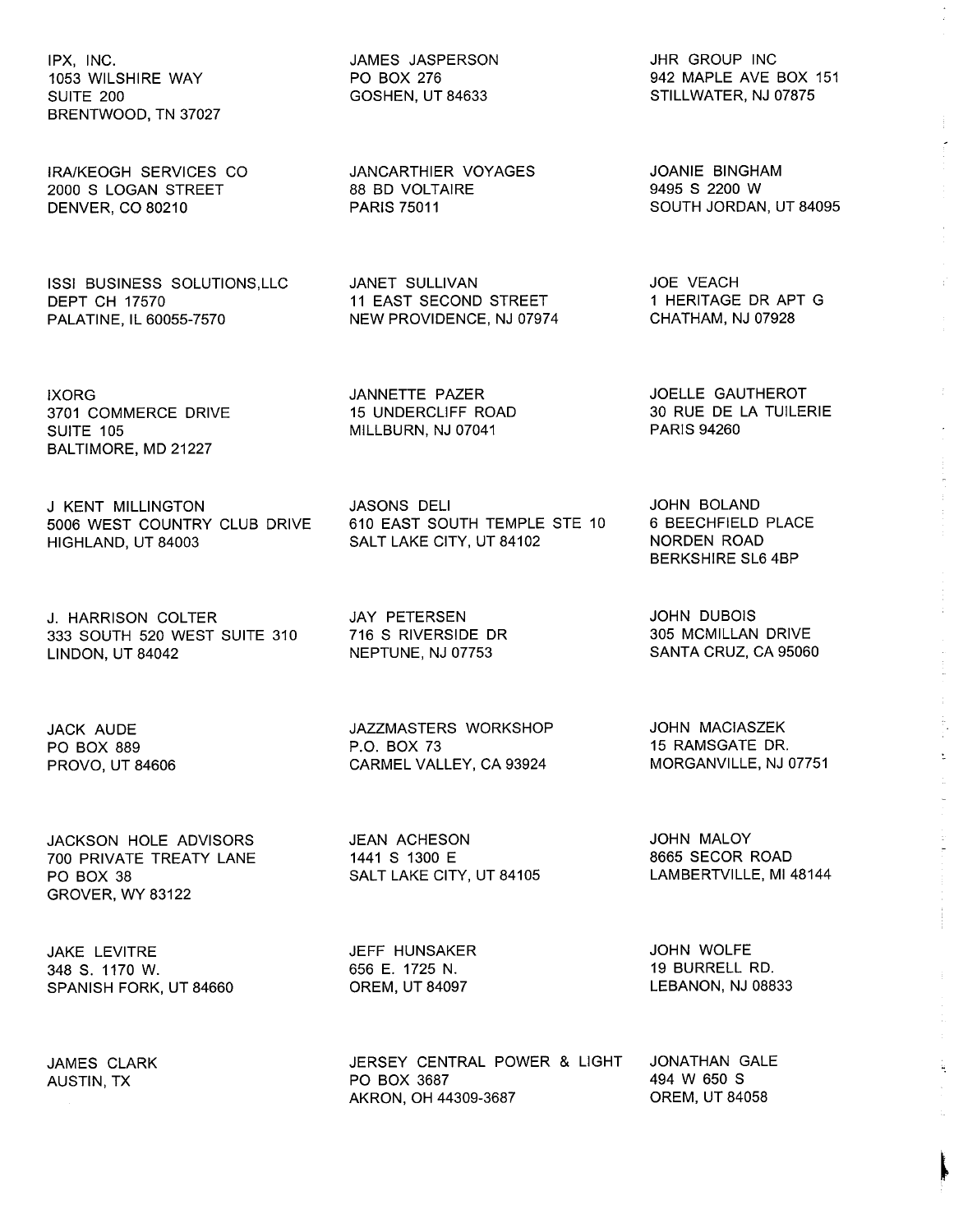JONATHAN SAKS P.O. BOX 440 SUMMIT, NJ 07902-0440

JONATHAN SCHILLING 5 KATHY COURT MARLBORO, NJ 07746

JUDGE TECHNICAL STAFFING P.O. BOX 820120 PHILADELPHIA, PA 19182-0120

JUST SOLUTIONS, INC. 7300 PITTSFORD PALMYRA RD FAIRPORT, NY 14450

JUSTIN SWENSON 497 W 300 S PAYSON, UT 84651

K FRED SKOUSEN 2725 COUNTRY CLUB DR PROVO, UT 84604

KALEIDOSCOPE PICTURES PO BOX 113 PROVO, UT 84603

KANSAS DEPT OF REVENUE 915 SW HARRISON STREET TOPEKA, KS 66625-0001

KAPLAN ABRAHAM BURKERT & CO 5950 CANOGA AVE SUITE 200 WOODLAND HILLS, CA 91367

KAREN KERSANSKE ORUS TEAM

KATE ANDREWS 56 SPARROWS HERNE BUSHEY WD23 1FY

KELLY SERVICES (TEMPS) 1212 SOLUTIONS CENTER CHICAGO, IL 60677-1002

KENT DERRICOTT 1227 S LORIEN COURT BOUTNIFUL, UT 84010

KENTUCKY STATE TREASURER REVENUE CABINET FRANKFORT, KY 40619-0001

KERRI WALLACH 273 CHIRCO AVENUE SANTA CRUZ, CA 95065

KEVIN HSU 6/F SECTION 5 70 STR CHUNG SHIAU EAST ROAD TAIPEI

KEVIN MCBRIDE 1299 OCEAN AVENUE SUITE 900 SANTA MONICA, CA 90401

KEY EQUIPMENT FINANCE PO BOX 203901 HOUSTON, TX 77216-3901

KEYSTONE STRATEGY INC 400 OYSTER POINT BLVD SO SAN FRANSISCO, CA 94080

KID THEODORE SALT LAKE CITY, UT KING'S CABINETS 1519 WEST 960 NORTH OREM, UT 84057

KINKO'S CUSTOMER ADMINISTRATIVE SRV PO BOX 672085 DALLAS, TX 75267-2085

KIP HENRIE . 610 EAST 250 NORTH CENTERVILLE, UT 84014

KIRSTEN CROPPER 1235 E. ASH AVE. PROVO, UT 84604

KIRTON & MCCONKIE 1800 EAGLE GATE TOWER 60 EAST SOUTH TEMPLE SALT LAKE CITY, UT 84111-1032

KNEADERS 1990 NORTH STATE ST OREM, UT 84057

KPMG DEPT 0992 P.O. BOX 120001 DALLAS, TX 75312-0992

KRIS KIMBALL 6465 SOUTH 3000 EAST STE 204 SLAT LAKE CITY, UT 84121

 $\mathbf{r}$  and  $\mathbf{r}$  and  $\mathbf{r}$ 

KRISHNA ALURI 827 HANCOCK ST. # 505 HAYWARD, CA 94544

KSJ CONSULTING 251 W 19TH ST #10-D NEW YORK, NY 10011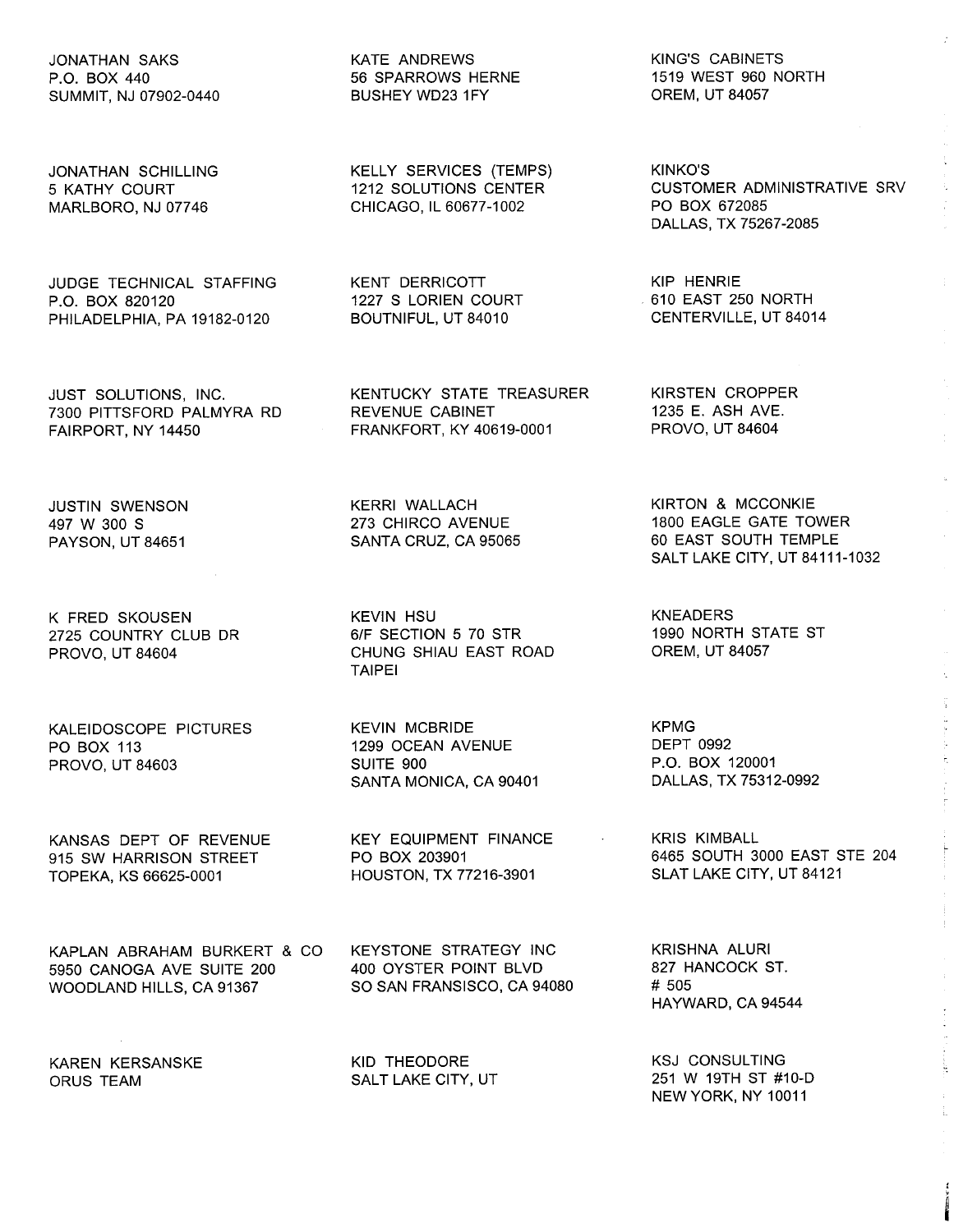## LANCE LARSEN 27 WARD PLACE SOUTH ORANGE, NJ 07079

LANDMAN CORSI BALLAIN & FORD ACCOUTNING OFFICE ONE GATEWAY CENTER STE 500 NEWARK, NJ 07102-5311

LAS VEGAS MOTOR SPEEDWAY 7000 LAS VEGAS BLVD NORTH LAS VEGAS, NV 89115

LAURA VENTRICE 7 FORESTVIEW DRIVE CHESTER, NJ 07930

LECROY 700 CHESTNUT RIDGE ROAD CHESTNUT RIDGE, NY 10977

LEGALINK ACTION VIDEO PO BOX 34781 NEWARK, NJ 07189-4781

LEGEND LOCKS, INC. 12 WILSHIRE ROAD EDISON, NJ 08817

LEHI TENNIS 1753 N 800 E LEHI, UT 84043

LENZ & STAEHELIN ROUTE DE CHENE 30 SWITZERLAND GENEVA CH-1211

**LEXISNEXIS** PO BOX 894166 LOS ANGELES, CA 90189-4166

LIGHTENING ENTERPRISES PVT LTD LOZYNSKI ENTERPRISES, INC. MUMABI

LINDON CITY CORPORATION 100 NORTH STATE STREET LINDON, UT 84042

LISA KWAN LEE 878 BRENT DRIVE CUPERTINO, CA 95014

LITTLE AMERICA HOTEL 500 SOUTH MAIN ST SALT LAKE CITY, UT 84101

LOGICAL SOLUTIONS COMPANY 1 POPE ROAD WINDHAM, ME 04062

LOGO IMAGES 455 E 720 S SPANISH FORK, UT 84660

LOGO PROMOTIONS 33 NORTH 490 WEST AMERICAN FORK, UT 84003

LOIS PIELECH 5 POHAT COURT WASHINGTON, NJ 07882

LONE PEAK HS BASEBALL 10189 NORTH 4800 WEST HIGHLAND, UT 84003

LOUISIANA DEPARTMENT OF REVENUE PO BOX 3138 BATON ROUGE, LA 70821-3138 11645 N. BRIGHTWAY MOKENA, IL 60448

LYNNSOFT, INC. 1219 AIRPORT RD. #315 DESTIN, FL 32541

MA DEPT OF REVENUE PO BOX 7025 BOSTON, MA 02204

MACARONI GRILL PROVO, UT 84604

MADSON & AUSTIN 15 W SOUTH TEMPLE, STE 900 SALT LAKE CITY, UT 84101

MAGNATECH BUSINESS SYSTEM 535 S. BROADWAY, STE 215B HICKSVILLE, NY 11801

distribution of the control of the control of the control of the control of the control of the control of the control of the control of the control of the control of the control of the control of the control of the control

MAHESH RAWAL E/66 LAJPATHNAGAR, I NEW DELHI 00011-0024

MAIN 10 277 E 950 SOUTH OREM, UT 84058

MAKOTO ASOH 1-1-1-202 KATSURACHO SAKAE-KU KANAGAWA-KEN 247-0005

MARC PUTEAUX 15 RUE EUGENE GIVORS L'HAY LES ROSES **PARIS 94240**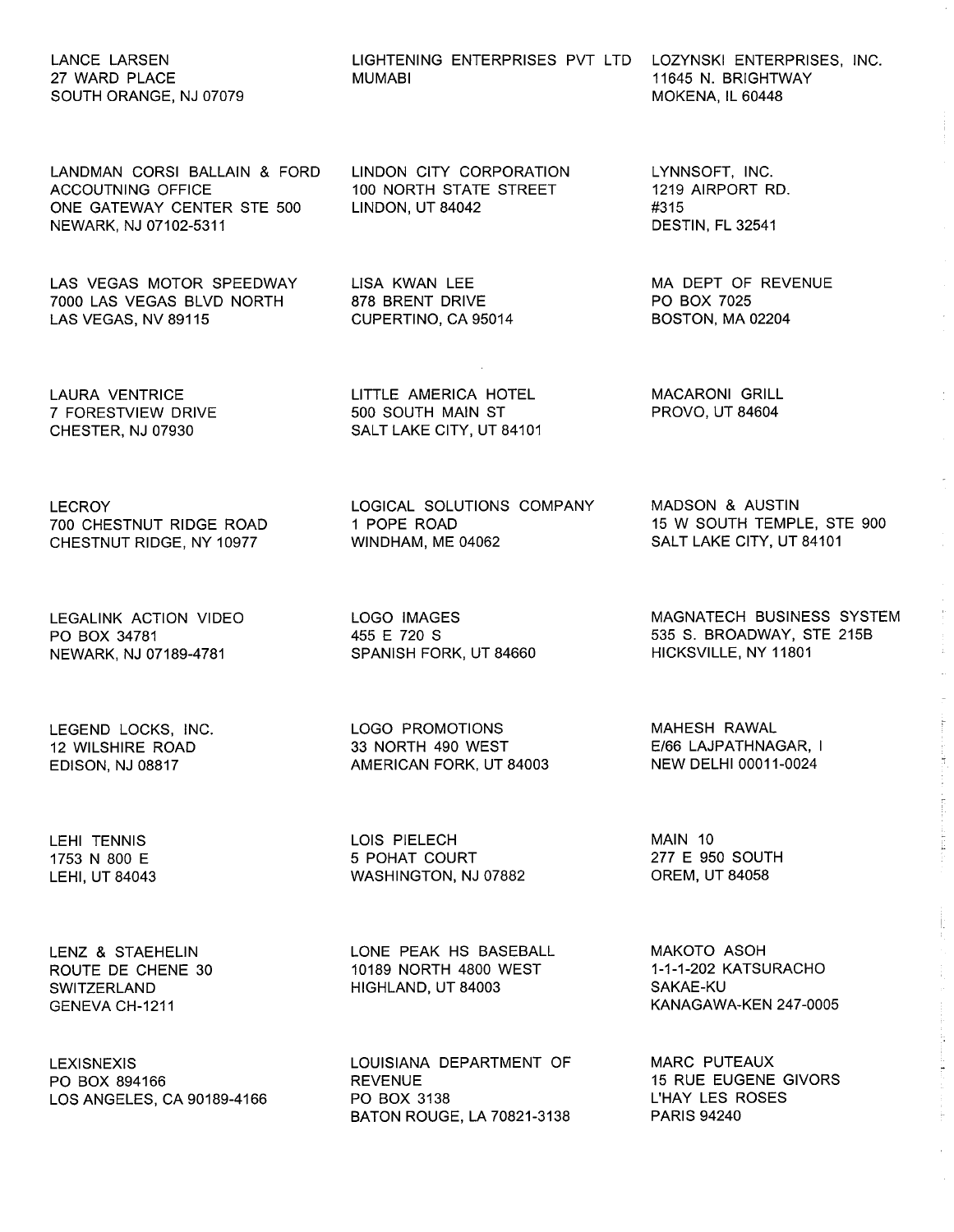MARK HOFFMAN 1207 SWITZKILL RD BERNE, NY 12023

MARK OLIVO PO BOX 792 DANIELSON, CT 06239

MARTIN BATZ OSTENDSTRASSE 42 HEUSENSTAMM 61348

MARTIN WOODWARD 36 STROUDS MEADOW THATCHAM RG18 9PQ

MATT PONTIUS 499 N. 700 W. AMERICAN FORK, UT 84003

MAXDATA SYSTEME GMBH ELBESTR 12-16 MARL 45768

MCHUGH MILK CO PO BOX 743 WEST CALDWELL, NJ 07007

MEDIALIVE INTERNATIONAL PO BOX 45386 SAN FRANCISCO, CA 94145-0386

MELISSA SALINAS UT 84010

MELNICK ODED BUSINESS ADVISO 7 BEGIN ST RAMAT-GAN 52521

MERRILL COMMUNICATIONS LLC CM-9638 ST PAUL, MN 55170-9638

METROPOLITON LIFE INSURANCE DEPT CH 10579 PALANTINE, IL 60055-0579

MGM GRAND HOTEL 3799 LAS VEGAS BLVD. SO. LAS VEGAS, NV 89109

MICHAEL ALMOND 13780 BEAR CREEK RD. BOULDER CREEK, CA 95006

MICHAEL AMALADHAS 550 E 400 S LEHI, UT 84043

MICHAEL BRINKE-ENGEL HUEFFNERWEG 3 HAMM 59077

MICHAEL OLSON 346 WEST 2800 NORTH LEHI, UT 84043

MICHAL MARKO 30 MONTROSE AVE. FANWOOD, NJ 07023

MICHIGAN DEPT OF TREASURY DEPT 78172 P.O. BOX 78000 DETROIT, MI 48278-0172

MICROLITE CORPORATION 2315 MILL STREET ALIQUIPPA, PA 15001-2228

MICROSOFT LICENSING, INC. 6100 NEIL ROAD RENO, NV 89503

MIKE MOORE ROBERTA CREWE CW3 9JU

MINNESOTA DEPT OF REVENUE PO BOX 64622 ST PAUL, MN 55164-0622

MINTAKA DESIGN 2136 WELSHEIMER ROAD HARBOR SPRINGS, MI49740

MIRAGE 3400 LAS VEGAS BLVD SOUTH LAS VEGAS, NV 89109

MISSOURI DEPT. OF REVENUE CENTRAL PROCESSING BUREAU P.O. BOX 840 JEFFERSON CITY, MO 65103-0840

MOHAMMED All 6 FOUTAINS GARTH WILDRIDINGS BERKSHIRE RG12 7RH

MSREF AMANDA ZWEI 61352 BAD HOMBURG EDELBERGTASSE 8 2ND FLOOR BAD HOMBURG GERMANY

MURDOCH UNIVERSITY DIXON ROAD ROCKINGHAM 06168

MYPAPERLESS OFFICE 3325 COY DRIVE SHERMAN OAKS, CA 91423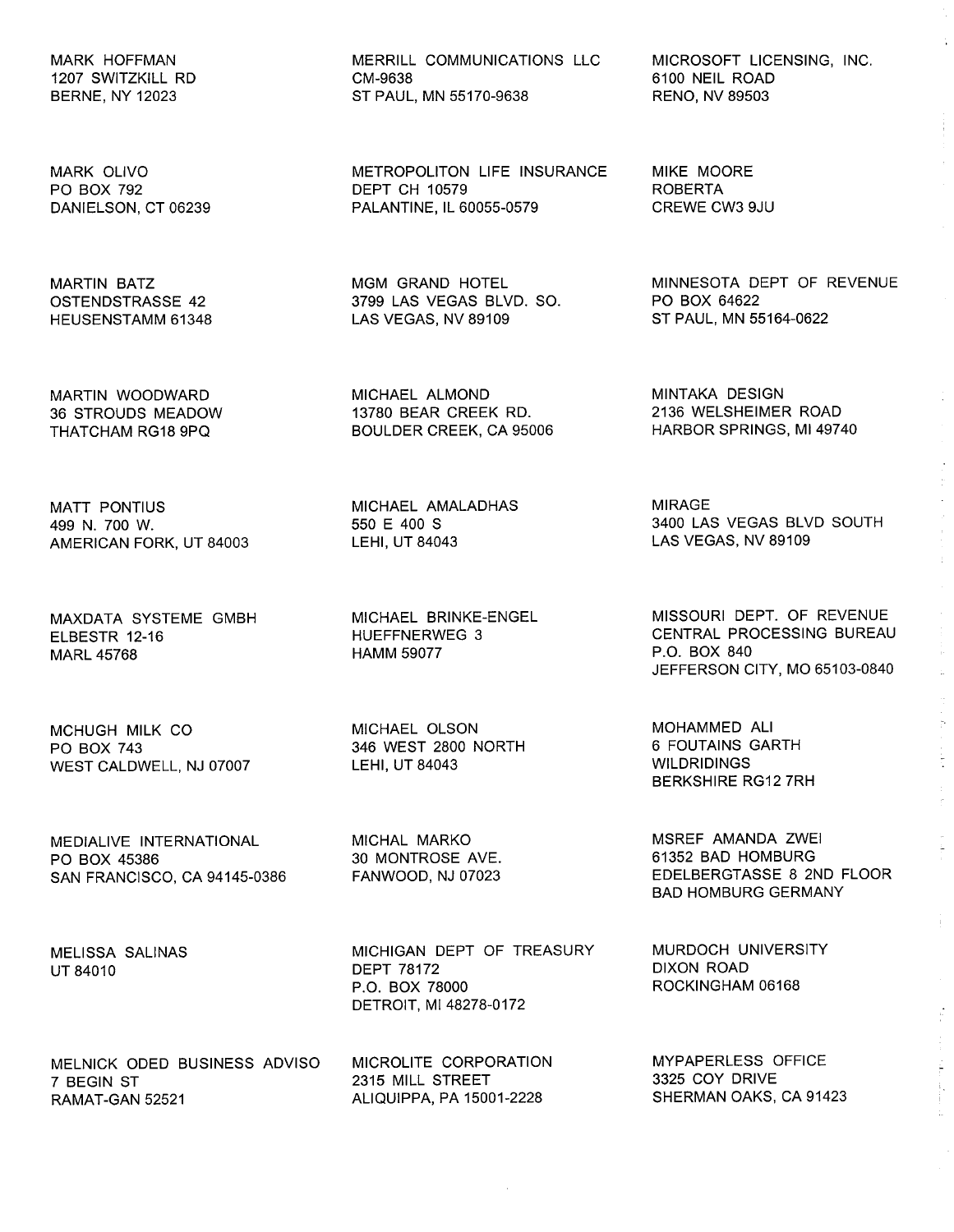MYSQL ENTERPRISE PO BOX 951549 DALLAS, TX 75395-1549

NASDAQ STOCK MARKET PO BOX 7777-W9740 PHILADELPHIA, PA 19175-9740

**NASSP** P.O. BOX 21639 CONCORD, CA 94521

NATHAN BURR 343 S 100 W PLEASANT GROVE, UT 84062

NATIONAL ECONOMIC RESEARCH PO BOX 29677 GENERAL POST OFFICE NEW YORK, NY 10087-9677

NATIONAL RETAIL FOUNDATION 325 7TH STREET NW SUITE 1100 WASHINGTON, DC 20004

NATIONWIDE CREDIT CORP PO BOX 9156 ALEXANDRIA, VA 22304-0156

NELL YMOSER INC ARLINGTON, MA 02476

**NETLOGON** 12-14, RUE DES OLiVIERS THIAIS 94320

NETVERSANT DEPARTMENT 9584 LOS ANGELES, CA 90084-9584 NETWORK WORLD INC. PO BOX 414135 BOSTON, MA 02241-4135

**NETXCCEL** 20 CASE STREET SUITE 100 GAITHERSBURG, MD 20878

NEUTEK PRINT 1650 W. 2650 S. OGDEN, UT 84401

NEVADA DEPARTMENT OF TAXATIO PO BOX 52674 PHOENIX, AZ 85072-2674

NEW JERSEY SALES & USE TAX CN 999 TRENTON, NJ 08646-0999

NEW YORK BURRITO 934 N STATE ST OREM, UT 84057

NEW YORK LIFE BENEFIT SERVICES, INC. 846 UNIVERSITY AVENUE NORWOOD, MA 02062-2641

NEWSPAPER AGENCY CORP PO BOX 45838 143 S MAIN ST SALT LAKE CITY, UT 84145-0838

NEWTON B WHITE LLC 914 MOUNT KEMBLE AVENUE MORRISTOWN, NJ 07960

NEXT INTERNATIONAL INC 3214 BELTLINE RD SUITE 440 FARMERS BRANCH, TX 75234 NEXT PHASE COMMUNICATIONS 511 NORTH MAIN STREET ALPINE, UT 84004

NFF & CHF/ UTAH CHAPTER 2180 SOUTH 1300 EAST STE 420 SALT LAKE CITY, UT 84106

NICOLITALIA PIZZERIA 2295 N UNIVERSITY PARKWAY PROVO, UT 84604

NIGEL SIMPSON 18 MOORSIDE ROAD HUDDERSFIELD HD5 OLX

NORTH HARVARD GROUP LLC 400 OYSTER POINT BLVD SOUTH SAN FRANCISCO, CA 94080

NOVELL INC. POBOX 31001-0024 PASADENA, CA 91110-0024

NUTT, GARY J. 2736 THIRD STREET BOULDER, CO 80304

NXLlGHT 274 WEST CENTER OREM, UT 84057

NYC DEPT OF FINANCE PO BOX 5070 KINGSTON, NY 12402-5070

NYS CORPORATION TAX PROCESSING UNIT PO BOX 1909 ALBANY, NY 12201-1909

 $\frac{1}{2}$  and  $\frac{1}{2}$  are considered in the constant  $\frac{1}{2}$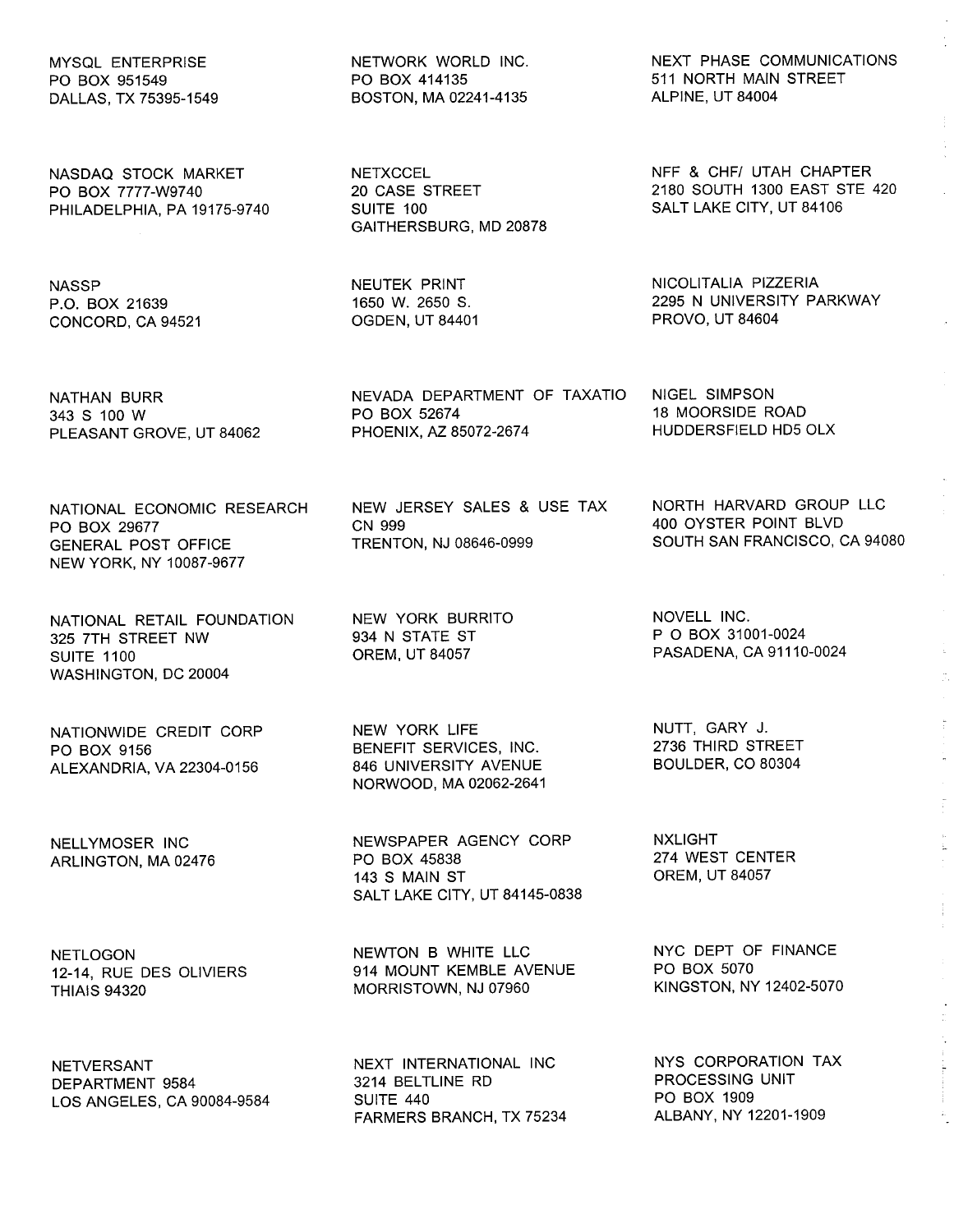BINGHAMTON, NY 13902-4136 MS-10BP1

RECIPROCAL TAX AGREEMENT JAF BUILDING OREM, UT 84057 201 S MAIN ST STE 1800 NEW YORK, NY 10116-1209 NEW YORK, NY 10116-1209

O'REILLY AND ASSOCIATES, INC OREM FITNESS CENTER FRATRICK TIELBORG (1005 GRAVENSTEIN HWY NORTH 580 WEST 165 SOUTH 1005 GRAVENSTEIN HWY NORTH 580 WEST 165 SOUTH 991 ESSEX CT. WAY SEBASTOPOL, CA 95472

OCEAN TOMO, LLC OREM ROTARY PATSONS PRESS ACCOUNTS RECEIVABLE OREM, UT 84057 970 STEWART 200 W MADISON 37TH FLOOR CHICAGO, IL 60606

ATLANTA, GA 30392-1705

OHIO DEPARTMENT OF TAXATION PO BOX 804 COLUMBUS, OH 43216-0804

OMAR LEEMAN 2501 VALLEY VIEW AVE HOLLADAY, UT 84117

OMICRON SOFTWARE SYSTEMS,INC 7 ABBINGTON LANE WEST WINDSOR, NJ 08550

ONWARD TECHNOLOGIES INC. 30300 TELEGRAPH ROAD SUITE 120 BINGHAM FARMS, MI 48025

OPTIMUM BUSINESS SERVICES 3980 RESEARCH PARK COURT UNIT D SOQUEL, CA 95073

PO BOX 4136 500 ORACLE PARKWAY PO BOX 11019 REDWOOD SHORES, CA 94065

OFFICEMAX PA DEPT OF REVENUE PAUL HURFORD PO BOX 101705 DEPT 280901 294 URBANA LANE

> PACE LAW SCHOOL ATTN: ANTOINETTE D'ORAZIO 78 NORTH BROADWAY WHITE PLAINS, NY 10603

PANDA EXPRESS 80 EAST CENTER ST. OREM, UT 84057

PARAMANTAPA DASGUPTA 244/3 SAKAR HAT LN. **SARSUNA** KOLCATA 00070-0061

PARKHEAD SYSTEMS PTY LTD 137 PENTECOST AVENUE TURRAMURRA, NSW 02074-0000

PARR WADDOUPS PO BOX 11019 SALT LAKE CITY, UT 84147

NYS ESTIMATED CORPORATION TX ORACLE CORPORATION FARR WADDOUPS BROWN GEE AND PO BOX 4136

NYS SALES TAX PROCESSING OREM CITY PARSONS BEHLE & LATIMER

MIDVALE, UT 84047

PAUL WEAVER 351 ALAMO AVENUE SANTA CRUZ, CA 95060

PENDER INVESTMENTS 8407 LOYOLA BLVD LOS ANGELES, CA 90045

PEOPLECLICK, INC. PO BOX 822205 PHILADELPHIA, PA 19182-2205

PEPCOM INC 955 NW 17TH AVE BUILDING L DELRAY BEACH, FL 33445

PEPSI-COLA PO BOX 841918 DALLAS, TX 75284-1918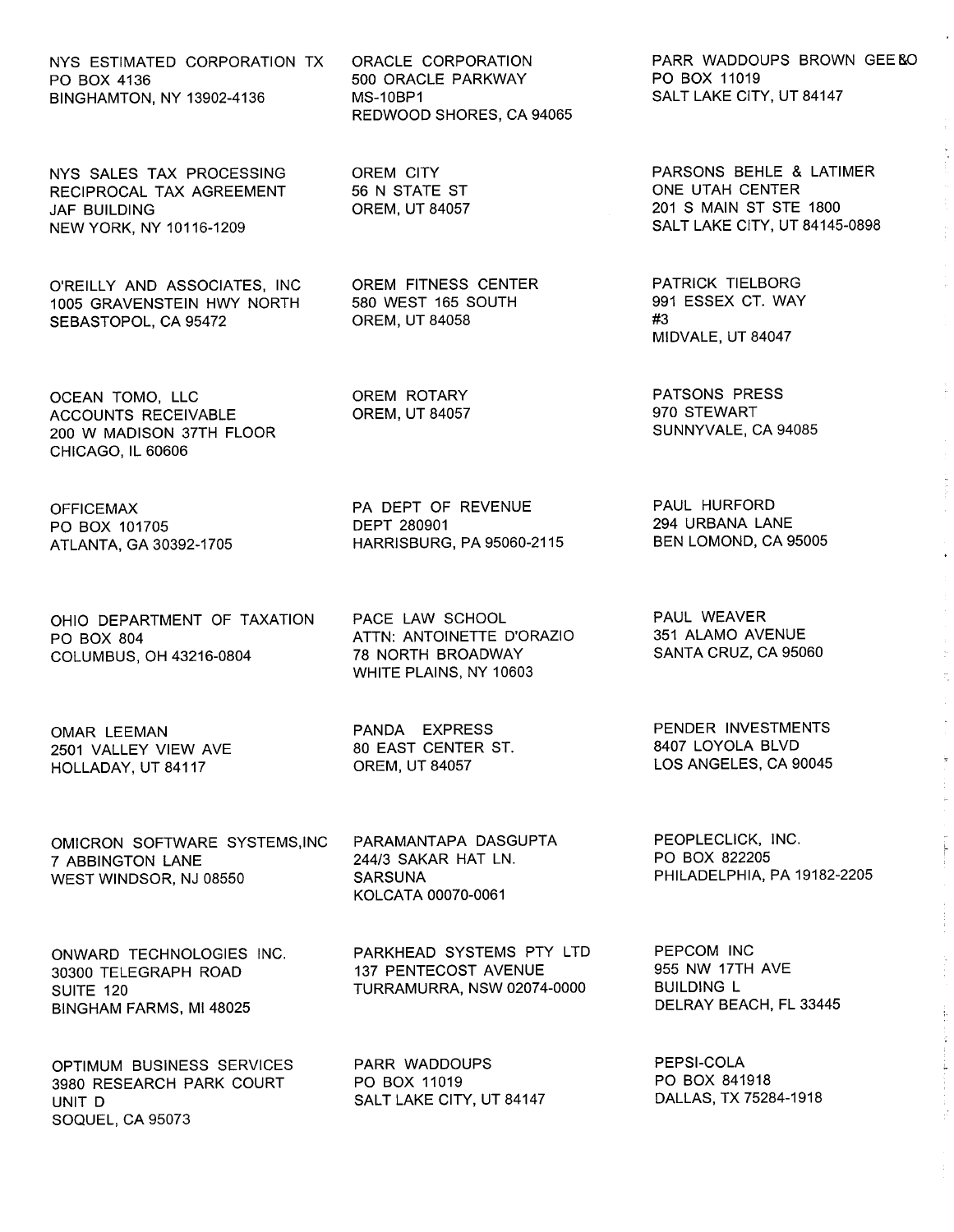HALF MOON BAY, CA 94019

SUITE 105-678 ORAl 00028-5001 3 ALLIED DRIVE CARLSBAD, CA 92009

123 N. CENTENNIAL WAY #210 PO BOX 40431 PO BOX 84-5828 MESA, AZ 85201 A TLANT A, GA 30384-4351 BOSTON, MA 02284-5828

PETTY CASH 400E BLDG DEBBIE WASH SANTA CRUZ, CA 95060

PETTY CASH - LINDON KIRSTEN CROPPER 355 SOUTH 520 WEST LINDON, UT 84042

PITNEY BOWES INC PO BOX 856460 LOUISVILLE, KY 40285-6390

PITNEY BOWES MGMT SERVICES PO BOX 845801 DALLAS, TX 75284-5801

1515 HARBOR SIDE FINANCIAL CENTER 450 MAIN STREET STE<br>206 PLAZA 3 PLEASONTON, CA 94566 NEW YORK, NY 10087-5897

PETER IVIE PRACTICAL BUSINESS SOLUTIONS PROFILE CONSULTING INC 210 S FULMER ST 245-5 MT HERMON ROAD PO BOX 17712 NAUVOO, IL 62354 SUITE 258 BOULDER, CO 80303 SCOTTS VALLEY, CA 95066

6965 EL CAMINO REAL # 355 NEW RAJENDRAH CIO EXPERIENT INC

PREMIER CONSULTING 160 MCENERY ROAD FELTON, CA 95018

PREMIUM ASSIGNMENT PO BOX 3100 TALLAHASSEE, FL 32315-3100

PRG COMMERCIAL DIVISION 7856 COLLECTION CENTER DR. CHICAGO, IL 60693

PRICEWATERHOUSE COOPERS BELASTINGADVISEURS N.V. 3065 WB ROTTERDAM ROTTERDAM 03009

PITNEY BOWES PURCHASE POWER PO BOX 856042 LOUISVILLE, KY 40285-6042

PLUM HALL, INC. P. O. BOX 44610 3 WAIHONA PLACE KAMUELA, HI 96743 PRICEWATERHOUSECOOPERS PVT SUCHETA BHAWAN (GATE NO.2, 2ND FLOOR) NEW DELHI 110 002

PRINT GRAPHIC SERVICE 1032 N 750 W PROVO, UT 84604

PETE TIELBORG PR NEWSWIRE PRODUCT QUALITY PARTNERS,IN

PETER KELLY **EXABLE 2007** PRASHANT SINGH PROGRESS EXCHANGE 2007

PETROLEUM RX LLC PREMIER CONFERENCING PROGRESS SOFTWARE CORP.

PROMED COMPUTERS INC. P.O. BOX 975 CANBY, OR 97013

PSE&G PO BOX 14105 NEW BRUNSWICK, NJ 08906-4105

PUBLIC RELATIONS SOCIETY OF AMERICA 33 MAIDEN LANE 11TH FLOOR NEW YORK, NY 10038

QAD INC PO BOX 673421 DETROIT, MI 48267-3421

**QWEST** U S WEST COMMUNICATIONS P.O. BOX 29060 PHOENIX, AZ 85038-9060

QWEST COMMERCIAL SERVICES PO BOX 856169 LOUISVILLE, KY 40285-6169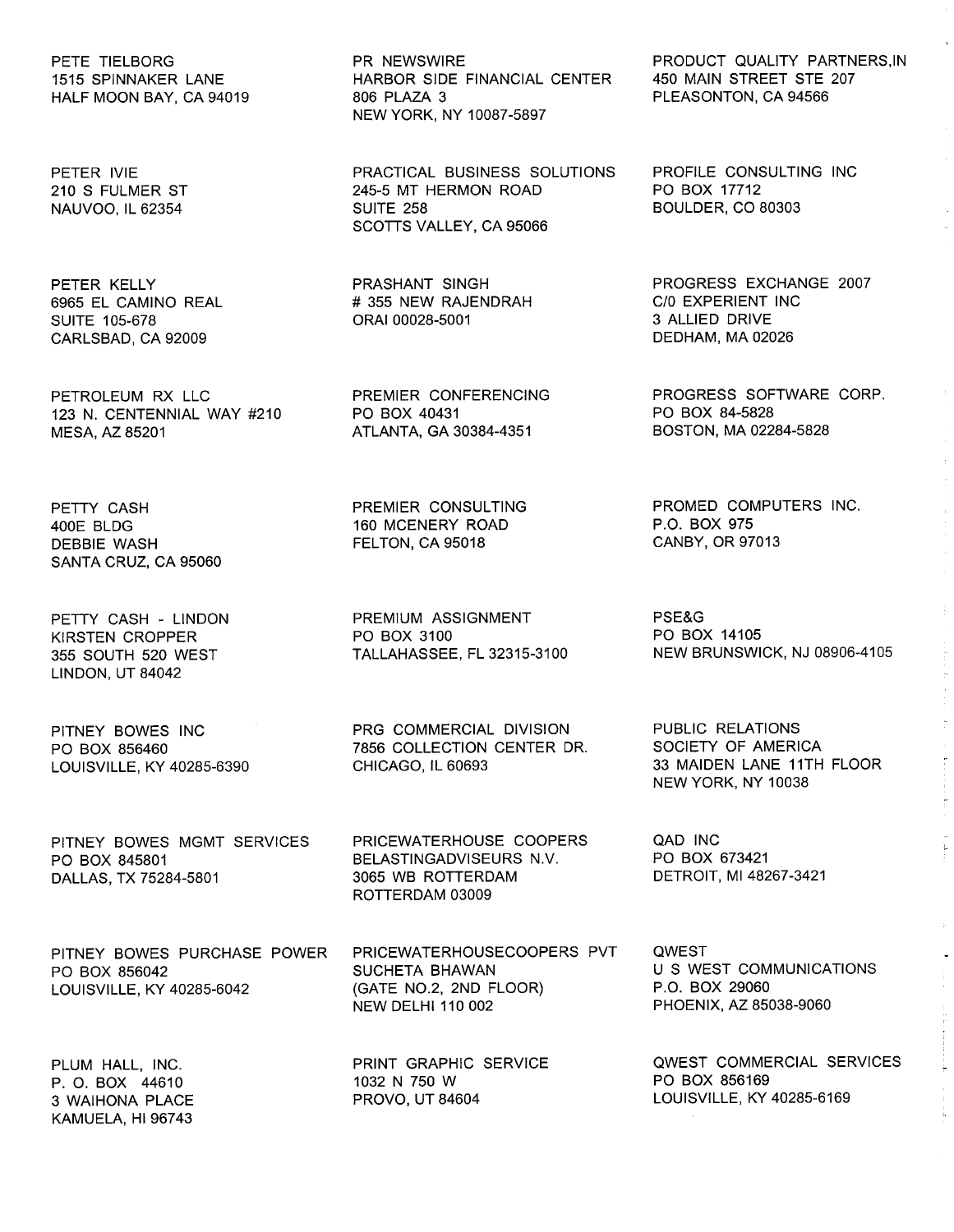RAINER FLUCKE BIRKENWEG 9 ANSPACH 61267

RAJEEV AGARWAL B-282 SARASWATI VIHAR DELHI 00040-1045

RAJEEV NEGI H.N. -385 VIVER VIHA HARDIWAR (U.P.)

RALPH YARRO 1507 NORTH TECHNOLOGY WAY **SUITE 1300** OREM, UT 84097

RAM SYSTEMS 224 CAUSEWAY BLVD. LA CROSSE, WI 54603

RANDD STRATEGIC SOLUTIONS LL PO BOX 414541 BOSTON, MA 02241-4541

RAYMOND D MANNER PLUMBING PO BOX 707 GREENBROOK, NJ 08812

RDC CO. 2056 ROUTE 22 EAST SCOTCH PLAINS, NJ 07076

REAL SALT LAKE 515 SOUTH 700 EAST STE 2R SALT LAKE CITY, UT 84102

RECALL SECURE DESTRUCTION SERVICES INC 407 N. THIERMAN ST. SPOKANE, WA 99212

REG BROUGHTON 2084 SAN DIEGO AVE SAN DIEGO, CA 92110

REGUS ISSY LES MOULINEAUX PARIS FRANCE

REGUS ROBERT HALF FINANCE & ACCO HATFIELD BUSINESS PARK HERTFORDSHIRE UNITED KINGDOM

RESEARCH IN MOTION CORPORATION 12432 COLLECTIONS CENTER DR CHICAGO, IL 60693

RHODE ISLANDE DEPT OF REVENU PROVIDENCE, RI 02908

RICH RENTFRO 19238 EAST STANFORD DR AURORA, CO 80015

RICHARD ANDERSON 2382 N 1200 E LEHI, UT 84043

RICHARD NIELSEN

RICK POWELL 484 RANCH DR. ALPINE, UT 84004

PORTLAND, OR 97256-0001

ROCKY MOUNTAIN POWER

 $\bar{\nu}$  $\widetilde{\mathbb{F}}$ 

ROHIT CHAWLA 22 SPRUCE MILL LANE SCOTCH PLAINS, NJ 07076

RONNIE RECORD 522 LAURENT SANTA CRUZ, CA 95060

RUMBI ISLAND GRILL 299 EAST UNIVERSITY PKWY OREM, UT 84058

> RYAN TIBBITTS 2818 DAYBREAKER DR PARK CITY, UT 84098

RICHARD PERKINS 91 PARSONAGE LANE BISHOPS STORTFORD CM23 5BA

RITZ CARLTON KAPALUA ONE RITZ-CARLTON DRIVE KAPALUA, MAUl, HI 96761

ROBERT BORCHERT PO BOX 365 FELTON, CA 95018

2ND FLOOR TITAN COURT 3 BISHOP SQROARHOX 60000<br>HATFIFID BUSINESS PARK SAN FRANCISCO. CA 94160-3484

ROBERT IVIE 1755 OAKCREST DR OREM, UT 84097

ROCHKIND, MARC J. 2335 GLENWOOD DR. BOULDER, CO 80304

1033 NE 6TH AVE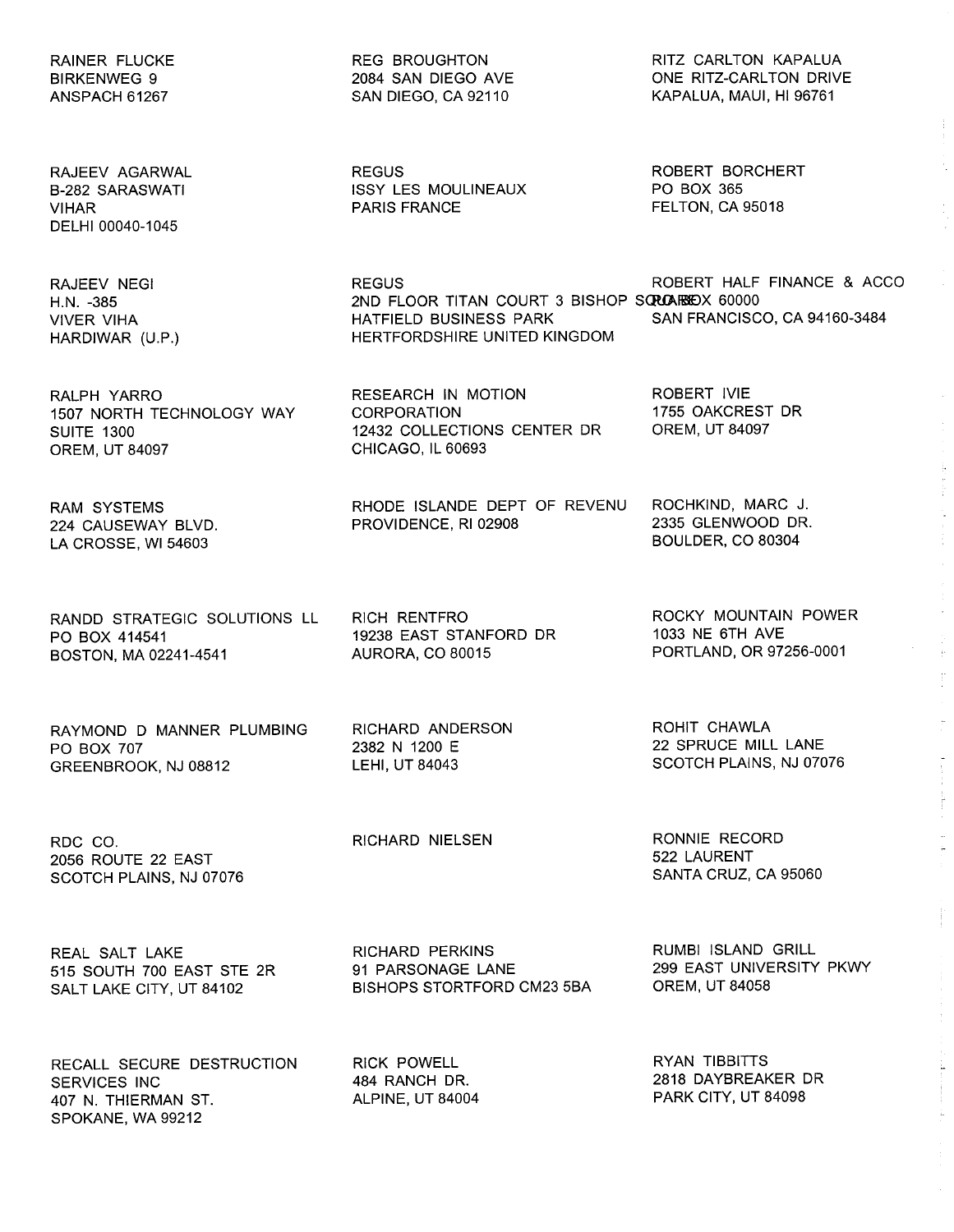RYAN'S EXPRESS FREIGHT 190 REDWOOD RD CORRALITOS, CA 95076-0370

SAGE FORENSIC ACCOUNTING SALT LAKE CITY, UT 84111

SAGE SOFTWARE HEALTHCARE INC 2202 N WEST SHORE BLVD SUITE 300 TAMPA, FL 33607

SALES SYNERGY CANADA SUITE 155 14845 YONGE ST AURORA, ONT L4G 6H8

SALT CITY ORCHARDS 213 E 12300 S STE H-4 DRAPER, UT 84020

SANDER MECHANICAL SERVICE 55 COLUMBIA ROAD BRANCHBURG, NJ 08876

SANDY GUPTA 4 VILLA FARMS CIRCLE MONROE, NJ 08831

SANFORD TANNENBAUM 3800 COQUINA DRIVE SANIBEL, FL 33957

SBC INTERNET SERVICES P.O.BOX 650396 DALLAS, TX 75265-0396

SCHULTZ-BERNSTEIN & ASSOC 270 NOB HILL EAST COLGATE, Wi 53107

SCO AFRICA & M EAST (PTY)LTD MARK KNIGHT BLDG 5 PRISM BUSINESS PARK BRYNSTON 02021

SCOTT HANCOCK PHOTOGRAPHY 214 S. MAIN ST. PLEASANT GROVE, UT 84062

> SCOTT HAWKER 518 BROOKSIDE DR. SPRINGVILLE, UT 84663

> SCOTT POPP 1214 KERWIN STREET PISCATAWAY, NJ 08854

SEAN SALISBURY SCHOLARSHIP FOUNDATION 2941 OIVE VIEW ALPINE, CA 91091

SECRETARY OF STATE 1500 11TH STREET P.O. BOX 944230 SACRAMENTO, CA 94244-2300

SECURITIES & EXCHANGE COMMISSIONSHRED-PRO 15TH & PENNSYLVANIA AVENUE, NW P.O. BOX 27805<br>WASHINGTON, DC 20020 SALT LAKE CITY, UT 84127 WASHINGTON, DC 20020

SEPESI INC ATTN DAN SEPESI PO BOX 266 RED HOOK, NY 12571

SHADEED All 45 HUDSON AVE. MAPLEWOOD, NJ 07040

SHADOW MARKERING NETWORK 44 CROTON AVENUE HASTINGS ON HUDSON, NY 10706

SHAREHOLDER. COM PO BOX 757502 PHILADELPHIA, PA 19175-7502

SHAUN CUTLER 1555 N. 230 W. OREM, UT 84057

SHAUN KIMBALL 6191 S. STATE ST. #100 MURRAY, UT 84107

SHENYANG NEUSOFT CO LTD BLDG A2 N02 XIN XIU STREET SHENYANG 00011-0179 CHINA

SHIRLEY'S BAKERY PROVO, UT 84604

SHOUT MEDIA 1822 NORTH 619 WEST HIGHLAND, UT 84003

SIERRA TECHNOLOGIES, LLC 12137 DRIVER LANE SPRING HILL, FL 34610

SILVERMAN HELLER ASSOCIATE 1100 GLENDON AVE PH-I LOS ANGELES, CA 90024-3503

SIMON BOARDMAN 2, TATHAM CLOSE NUNTHORPE MIDDLESBROUGH TS7 OQW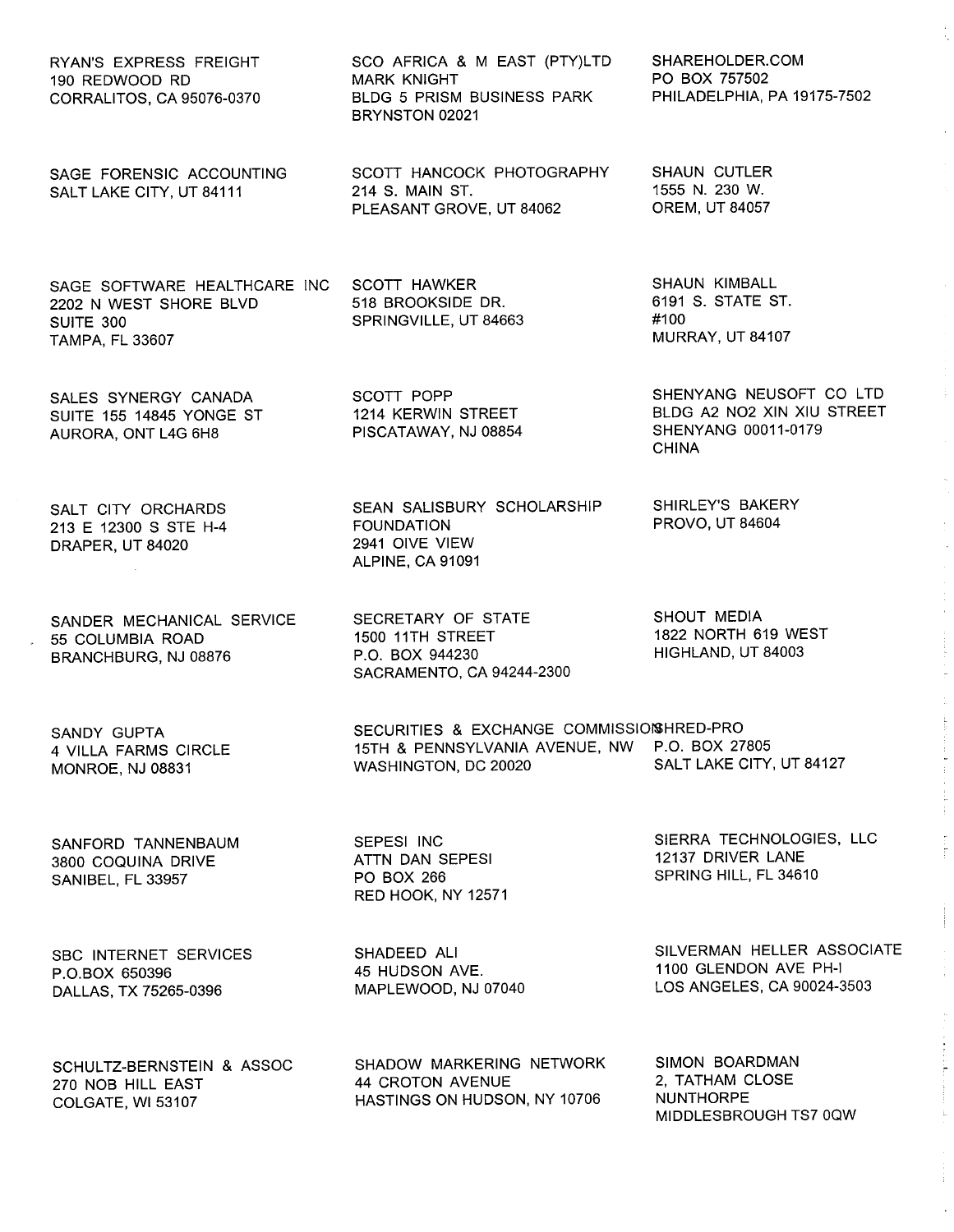SKYLINE EXHIBITS AND DISPLAYS LINDON, UT 84042

SLOANE & COMPANY 7 TIMES SQUARE NEW YORK, NY 10036

SMASH ATHLETICS PO BOX 366 1552 N. 300 W. SPANISH FORK, UT 84660

SMG INFOSOLUTIONS PVT LTD 6/15, AALAY, OPP BUS STOP VASTRAPUR 380 015

SMOKE HOUSE PIZZA BBQ 214 E UNIVERSITY PKWY OREM, UT 84058

SNOW CHRISTENSEN & MARTINEAU 10 EXCHANGE PLACE ELEVENTH FLOOR SALT LAKE CITY, UT 84145-5000

SNOW COLLEGE FOUNDATION 150 EAST COLLEGE AVE. EPHRAIM, UT 84627

SNOWGHOST, INC 520 SCOTT AVENUE WHITEFISH, MT 59937

SOFT DOMAIN CONSULTING SERVICES INC. 338 HOES LANE PISCATAWAY, NJ 08854

SOFT TRONIK NETWORKING LTD PO BOX 3149 PASEA ESTATE ROA TORTOLA BVI

SOFTCARE COMPUTER CONSULTING STAN KRIEGER<br>5081 OLD CLARITON RD. 137 BRIARWOOD DR. 5081 OLD CLARITON RD.<br>PITTSBURGH. PA 15236

SOFTLINE COMPANY 8, GUBKINA STR. MOSCOW 00011-9991

SOFTWARE HOUSE INTERNATIONAL 2 REVERSIDE DRIVE SOMERSET, NJ 08873

SOFTWARE TECHNOLOGIES GROUP 10330 W. ROOSEVELT RD WESTCHESTER, IL 60154

SOLTIS INVESTMENT ADVISORS 20 NORTH MAIN STE 400 ST GEORGE, UT 84770

SONAL AGARWAL # 77 PUSHP KUNJ MAU ROAD AGRA

SONTAG CONSULTING 32 LONE HOLLLOW SANDY, UT 84092

SPRINT PO BOX 219554 KANSAS CITY, MO 64121-9554

SPROUT MARKETING 2825 E. COTTONWOOD PARKWAY SUITE 500 SALT LAKE CITY, UT 84121

SPRUCE COMPUTER SYSTEMS 17 BRITISH AMERICAN BLVD. LATHAM, NY 12110-1462

BERKELY HEIGHTS, NJ 07922

STATE BOARD OF EQUALIZATION PO BOX 942879 SACRAMENTO, CA 94279-8022

STATE OF CALIFORNIA DEPARTMENT OF INDUSTRIAL RELATIONS SAN FRANCISCO, CA 94142

STATE OF MAINE 145 STATE HOUSE STATION 26 EDISON DR BUREAUS OF IS AUGUSTA, ME 04333-0145

STATE OF NEW HAMPSHIRE DOCUMENT PROCESSING DIVISIO PO BOX 637 CONCORD, NH 03302-0637

STATE OF NEW JERSEY DIVISION OF TAXATION PO BOX 666 TRENTON, NJ 08646-0666

STATE OF NEW YORK WORKERS COMPENSATION BOAR 100 BROADWAY - MENANDS ALBANY, NY 12241

 $\mathbb{Z}^+$ 

STATE OF WASHINGTON DEPT OF LABOR AND INDUSTRIE P.O. BOX 34022 SEATTLE, WA 98124-1022

STATETAX CONSULTANTS LLC GLENN R BARTHOLOMEW CPA 13304 SOUTH NASHI LANE DRAPER, UT 84020

STEALTH INSIGHT 1627 BACCHARIS AVE CARLSBAD, CA 92011